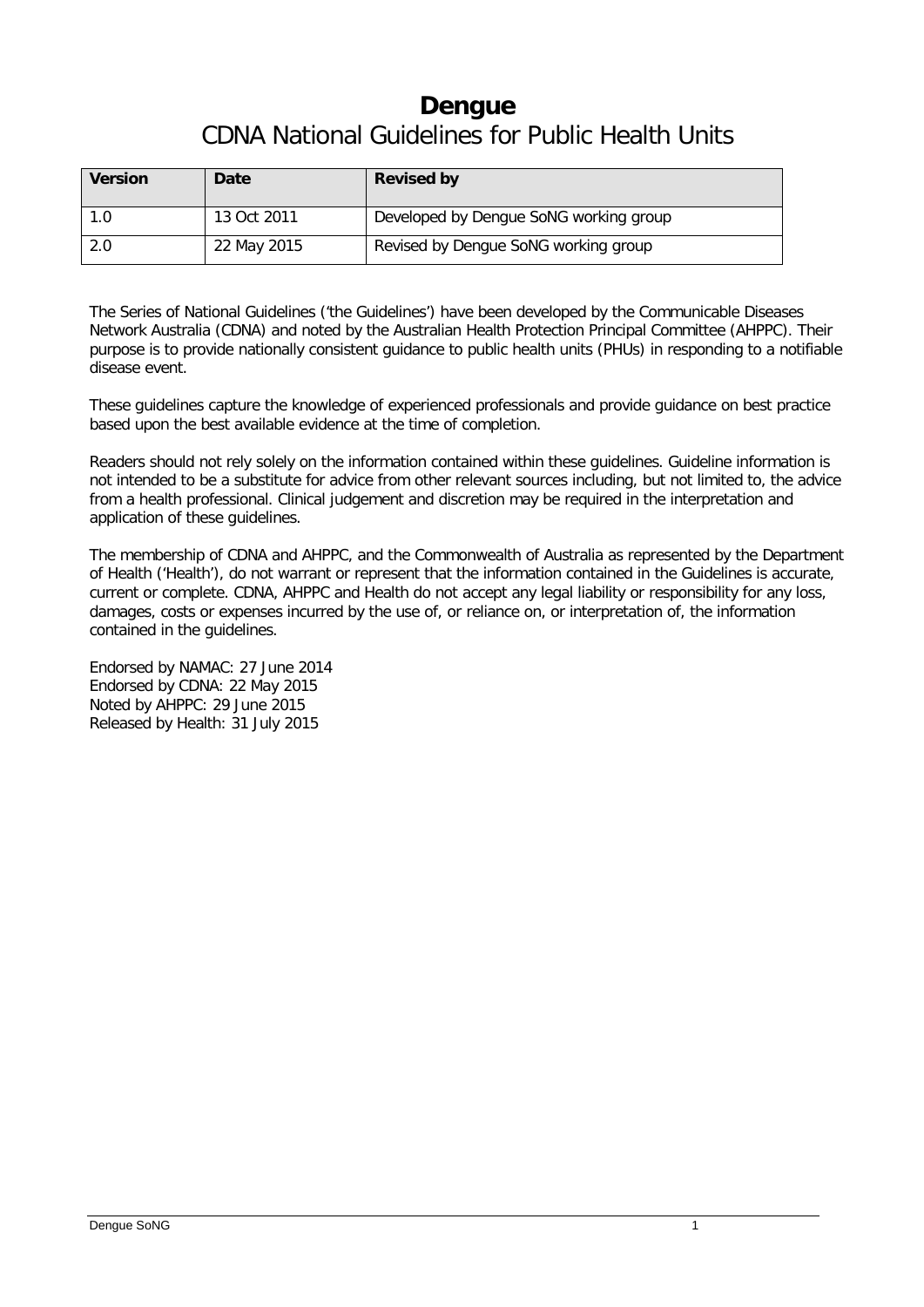# **Dengue** CDNA National Guidelines for Public Health Units

### **1. Summary**

#### **Public health priority**

Urgent for cases in dengue-receptive areas, where there is potential for onward local transmission. Routine within 48 hours for cases in areas not receptive to dengue transmission.

#### **Case management**

No specific treatment is available for dengue fever. Most cases are self-limiting, with oral fluids and analgesia given acutely. Dengue patients in receptive areas should be advised to avoid being bitten by mosquitoes until fever subsides.

#### **Contact management**

In receptive areas only, contact tracing in the form of active case finding of persons in the same exposure area as the case, and recommend laboratory testing of any symptomatic persons.

#### **Note**

For the purposes of this document, **receptive areas** (darker shading in map below) for dengue are those residential parts (urban, regional or rural) of a defined geographical region in Australia where:

- Aedes aegypti or Ae. albopictus mosquitoes are thought to be present AND
- local transmission has occurred in the past 20 years, OR local public health and entomology authorities consider there to be a risk of local transmission.

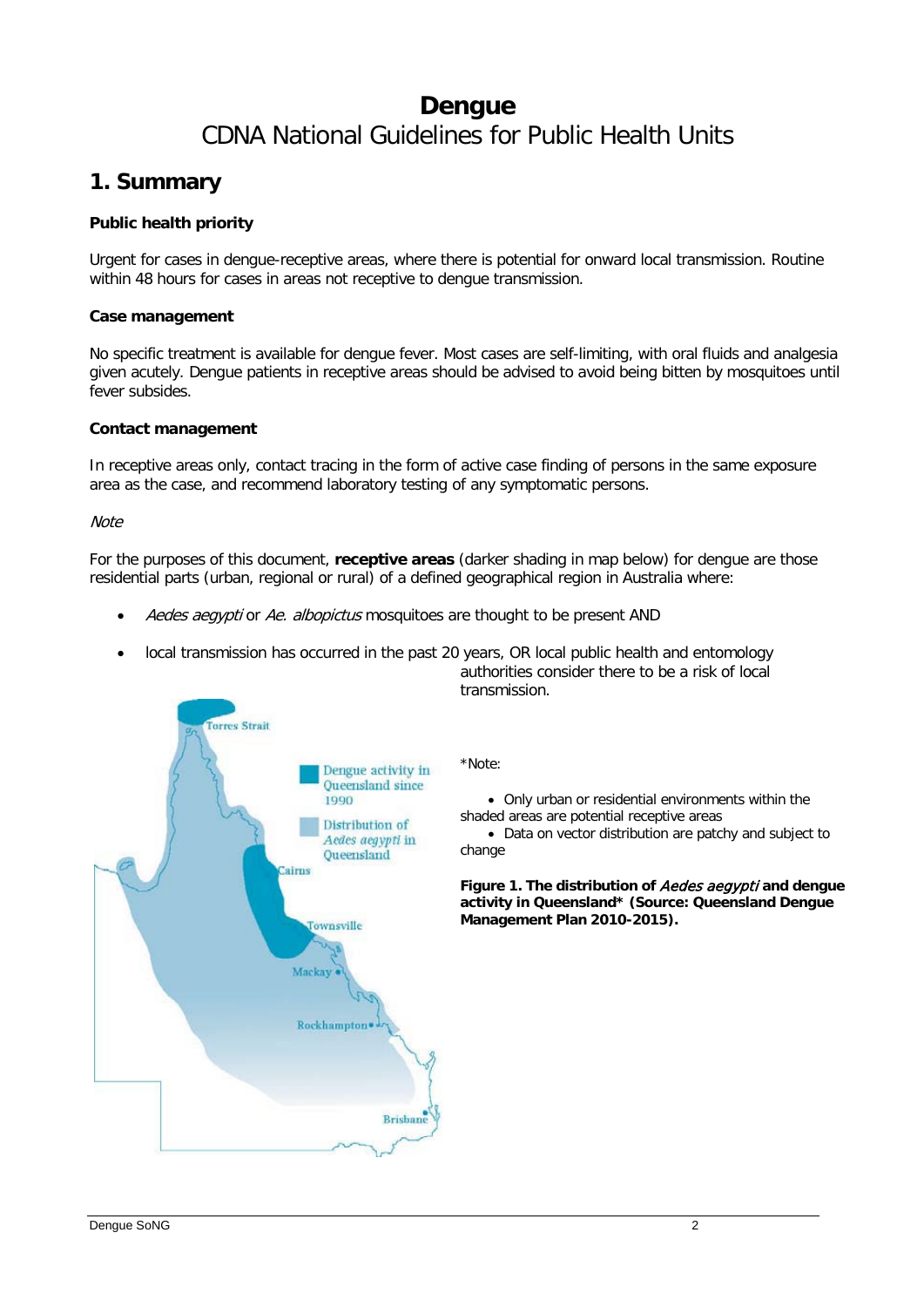## **2. The disease**

#### **Infectious agents**

Dengue virus (DENV) is a flavivirus. Four serotypes of dengue viruses have been described - dengue 1, 2, 3 and 4. Each of the 4 serotypes is capable of causing the full spectrum of clinical manifestations following DENV infection. A fifth serotype was reported to have been identified in Malaysia in 2013; however the human impact of this serotype has not yet been determined and a full description is yet to be published.

#### **Reservoir**

Humans; non-human primates such as monkeys maintain the virus in limited forest settings of Asia and Africa.

#### **Mode of transmission**

There is no direct person to person transmission of dengue, but transfusion related cases can occur. Transmission is via the bite of an infective female mosquito, principally Ae. aegypti. Ae. aegypti is a highly domesticated urban mosquito found in the tropics and subtropics. In Australia it's geographical distribution is currently confined to parts of Queensland. Larvae develop in artificial water-holding containers close to or inside people's homes (such as buckets, tyres, pot-plant bases, roof gutters, rainwater tanks). Ae. aegypti is a day-biting species, with increased biting activity for 2 hours after sunrise and several hours before sunset. Humans are the preferred source of blood meals for Ae. aeavpti.

Ae. albopictus can also transmit DENV, and is an aggressive day-biting species that also lives around people's homes. It is found in some temperate regions as well as the tropics and subtropics, and in Australia it is currently confined to the Torres Strait islands, but could potentially colonise large areas of the mainland, Ae. albopictus breeds in artificial containers and some naturally occurring sites such as tree holes and coconut shells. Adults prefer to rest in heavily-shaded outdoor sites; and the female takes blood from a range of mammals.

Vertical transmission from mother to child in utero has been described but is thought to be uncommon and would not be expected in Australia given the current level of dengue activity here. Vertical transmission from infected mosquitoes to their offspring (eggs) has been reported to occur but only at low frequencies. The ecological importance of this phenomenon to dengue persistence is not clear.

#### **Incubation period**

The illness typically starts from 4 to 7 days after a person is bitten by an infected mosquito, but ranges from 3-[1](#page-12-0)4 days.<sup>1</sup> The extrinsic incubation period (EIP) (the incubation period in the mosquito) is from 8-12 days, although shorter EIPs (as low as 5 days) have been reported, leading to explosive outbreaks.<sup>[2](#page-12-1)</sup>

#### **Infectious period**

There is no direct person-to-person transmission of dengue (apart from through blood transfusion). A person with dengue can transmit the virus to mosquitoes from shortly before the onset of symptoms (and febrile period) to the cessation of symptoms: usually 3-5 days. However, to reliably trace possible infectiousness to local vectors, a longer duration of viraemia is assumed, from one day before until 12 days after the onset of symptoms in the case. An infected mosquito can transmit dengue until it dies.

#### **Clinical presentation and outcome**

Infection with DENV can produce a wide clinical spectrum of disease, ranging from a mild febrile illness through to a severe, even fatal condition such as dengue haemorrhagic fever (DHF) or severe dengue. The clinical syndrome experienced can be influenced by both age and immunological status.<sup>1, [3](#page-12-2)</sup>Most children infected with DENV experience a mild, undifferentiated febrile illness or asymptomatic infection. For those who develop recognisable signs and symptoms, the clinical course and severity of the disease can be difficult to predict early in DENV infection.<sup>[1,](#page-12-0) [3](#page-12-2)</sup> Typical symptoms of classical dengue include the sudden onset of fever (up to 40°C) accompanied by headache, retro-orbital pain, muscle pains in back and limbs, and rash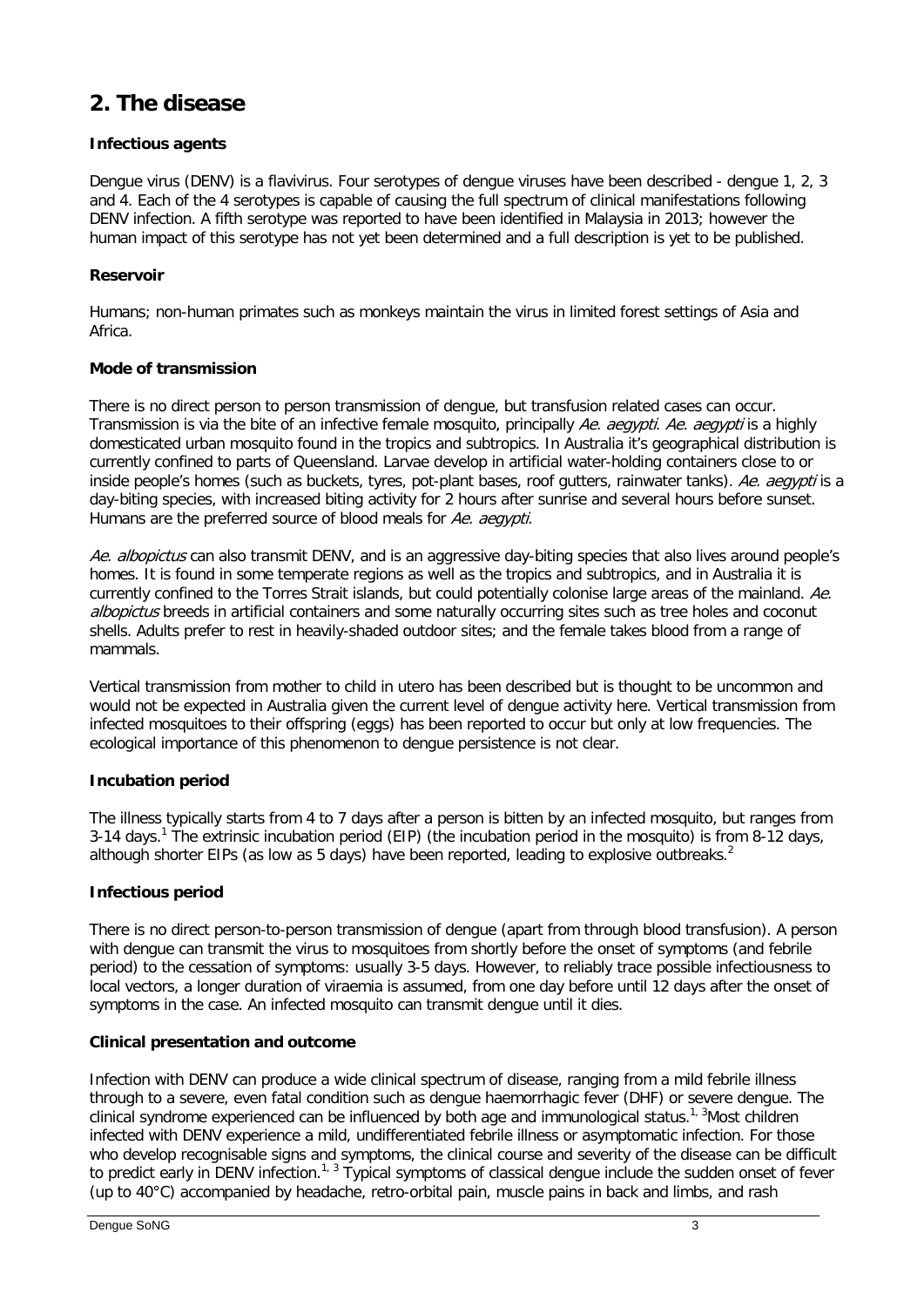(erythematous, maculopapular or petechial). Other symptoms include lethargy, weakness, depression, anorexia, taste aberrations (e.g., an unpleasant metallic taste), sore throat, cough, vomiting, abdominal pain and possibly minor haemorrhagic manifestations such as epistaxis, menorrhagia, haematuria and gingival bleeding. Hospitalisation may be required depending on signs of severity such as dehydration, bleeding or comorbidities. Hepatitis is a frequent complication. DHF and dengue shock syndrome (DSS) manifest generally as plasma leakage leading to shock and can be fatal, and occur more frequently among children and young adults.

There is no specific treatment for dengue, and care is largely supportive. Oral rehydration and analgesia are routinely used. Intravenous rehydration is the therapy of choice for severe cases, and can ensure that the case fatality rate remains below 1% for these severe cases.<sup>4</sup> While the clinical course for dengue is difficult to predict, revised clinical criteria developed by the World Health Organization released in 2009 can aid in the decision making process.

The revised clinical criteria were tested and used in endemic countries (with limited laboratory facilities), to classify dengue cases.<sup>[4](#page-12-3)</sup> See Figure 2.



#### **Figure 2. The revised WHO dengue case classification[.4](#page-12-3)**

#### **Persons at increased risk of disease**

Susceptibility to primary DENV infection appears universal. Recovery from infection with one DENV serotype provides lifelong immunity against that serotype but only short-term protection against other serotypes. There is increased risk of DHF in secondary dengue virus infections with a different serotype to the primary infection which is thought to be due to differences in immune responses between primary and secondary dengue virus infections.<sup>1</sup>

#### **Disease occurrence and public health significance**

There has been a global resurgence of dengue in the last three decades, with an estimated annual average of 96 million clinical cases occurring in recent years.<sup>5</sup> Approximately 2[.5](#page-12-4) billion people live in areas at risk for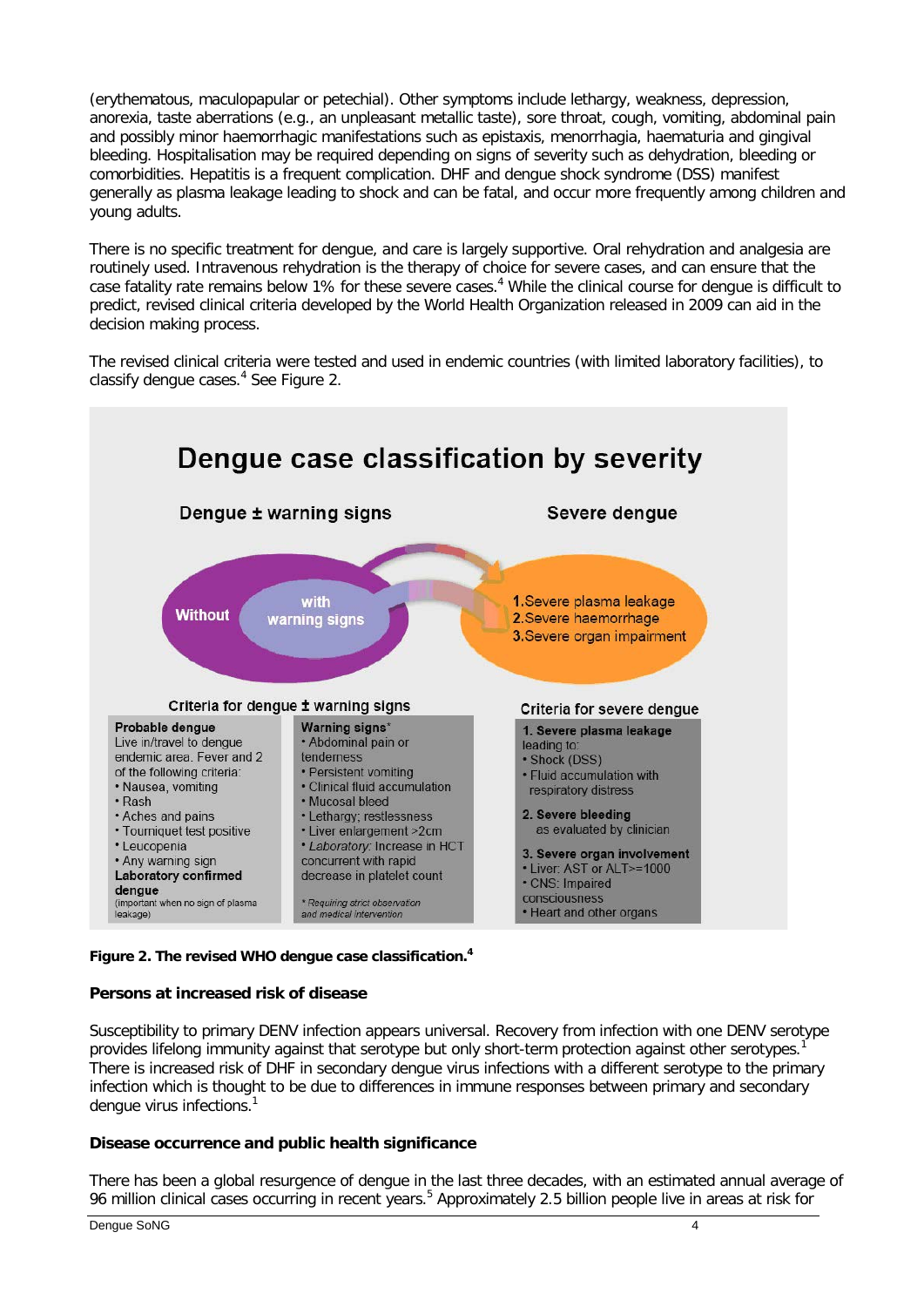epidemic transmission of dengue, most of these in countries of South East Asia and central and South America.<sup>[5](#page-12-4)</sup> The global burden of DHF has been estimated at hundreds of thousands of cases each year with case-fatality rates between 1-20% depending on access to effective management.<sup>[6](#page-12-5)</sup> Most fatal cases are children and young adults.

In Australia, cases of locally acquired dengue (those acquired in Australia) and Ae. aegypti mosquitoes have historically been reported from most mainland Australian states,<sup>7</sup> but recently transmission has been limited to north Queensland. The potential for transmission of the virus is limited by the distribution of the principal vector, Ae. aegypti in urban areas of north Queensland, and Ae. albopictus on some islands of the Torres Strait. There are also increasing number of viraemic travellers arriving into north Queensland. However, a risk of dengue transmission also exists in other parts of central and southern Queensland where Ae. aegypti is currently found, but which are not densely populated by people. In these areas, transmission risk may increase if there is an increase in human population size and where viraemic travellers are present, which may particularly occur in areas with a significant and regular influx of overseas workers such as mining communities. Since 1990, dengue activity initiated by imported cases has increased in north Queensland, with more than 40 discrete outbreaks involving all 4 serotypes and a range of 1-900 reported cases per outbreak[.](#page-12-7)<sup>8</sup> In 2008-09 more than 1000 cases of locally acquired dengue encompassing all four serotypes were notified in north Queensland.<sup>9</sup> Deaths from DHF occurred in both 2004 and 2008-09 outbreaks after an absence of fatalities for over a century.<sup>[10](#page-12-9)</sup> There is a risk dengue could become endemic within Australia, particularly in Cairns. This would increase the likelihood of cases being exported into other towns in the same region and complicate efforts to control the disease.

Notifications of overseas acquired dengue cases have increased over the past few years. The number and proportion of overseas acquired dengue cases in Australia in 2010 and 2011 increased by 298% and 155% respectively. More than half of these cases were acquired in Indonesia, particularly Bali.

The extent of dengue transmission activity overseas may be a determinant of risk of local transmission in Australia. Overseas acquired dengue is reported annually from most Australian jurisdictions, but there is only a risk of local transmission when overseas-acquired cases reside for a period of time in a dengue-receptive region in Australia. In recent decades, the Australian dengue-receptive region comprises settlements of north Queensland (Fig. 1). However, the range of the dengue vector Ae. aegypti extends further south than this, and thus represents some small but finite risk of transmission in certain circumstances.

# **3. Routine prevention activities**

Current prevention activities for dengue depend on reducing human exposure and mosquito control measures. There is no vaccine registered for use in Australia, although a candidate vaccine (developed by Sanofi-Pasteur) is currently in Phase III trials.

### **Travel advice**

Travellers to endemic countries should be advised to take precautions to prevent dengue including:

- ensuring hotel (or any other accommodation) rooms are free of mosquitoes by closing window screens, using insecticide sprays indoors, using bed nets if no window screens etc
- wearing light coloured, long sleeved clothing in urban or residential areas to minimise skin exposure to day-biting mosquitoes
- wearing permethrin impregnated fabrics
- using an appropriate mosquito repellent containing DEET or picaridin on all exposed skin, and applying frequently and thoroughly according to the manufacturer's recommendations
- seeking medical advice, as soon as practicable, if they become unwell with a high fever during or soon after travel

Information on dengue endemic countries can be found on the [HealthMap web site](http://www.healthmap.org/dengue/index.php) (http://www.healthmap.org/dengue/index.php).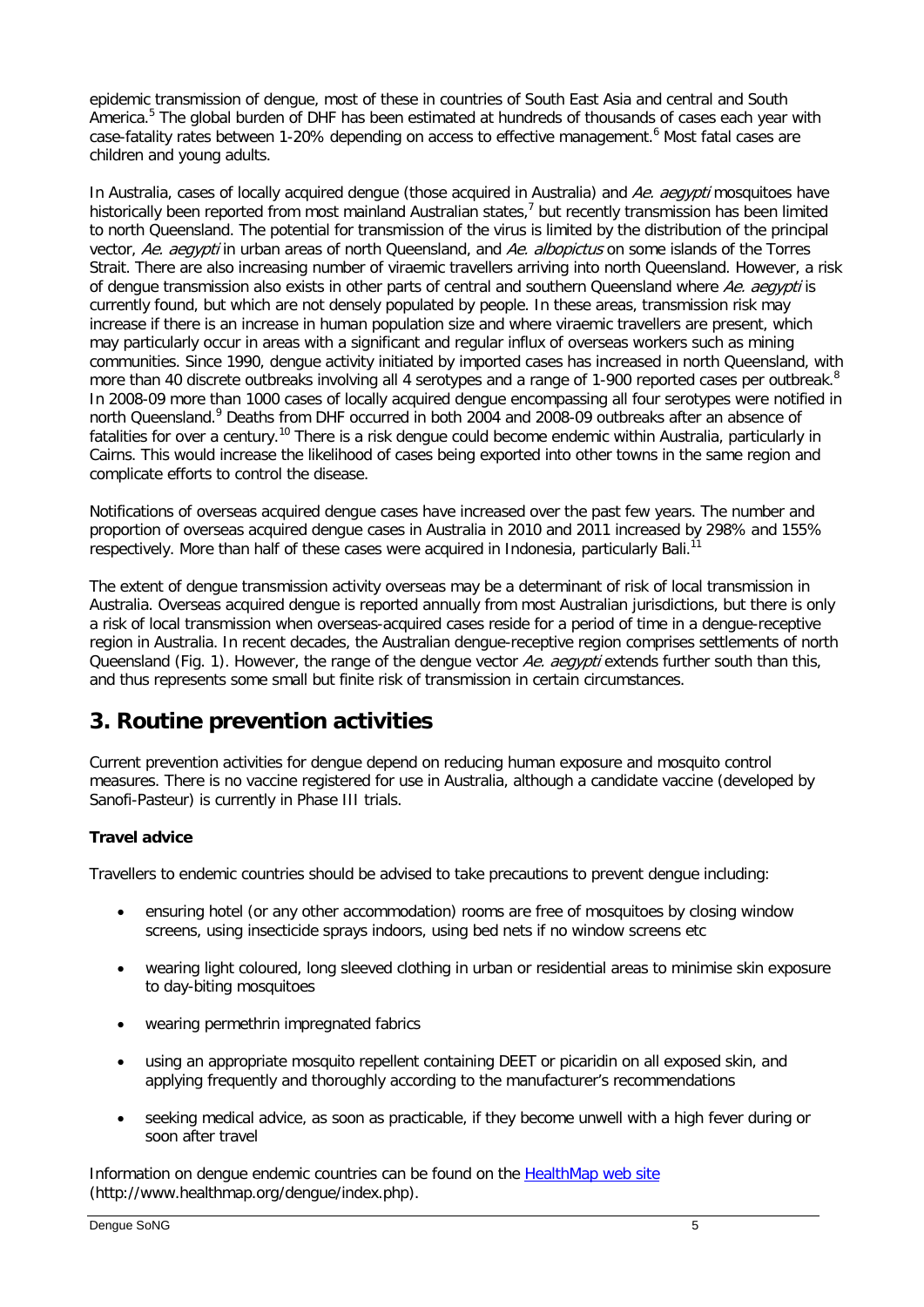#### **Mosquito surveillance and control measures**

Dengue control aims to break the cycle of transmission through detecting and reducing vector populations. In North Queensland towns with established Ae. aegypti populations, year-round work is done to educate and support the population to remove domestic container habitats. Mosquito surveillance is required to monitor the presence and numbers of Ae. aegypti (and Ae. albopictus) in risk areas, ports and airports. These activities require a joint effort from local government, quarantine officers from the Australian Government Department of Agriculture, health authorities and the public. Mosquito killing traps (e.g. lethal ovitraps) and sprays may be added in high risk spots and schools.

For any dengue cases occurring outside north Queensland and not related to exposures overseas, it is imperative that the identity of the vector is determined promptly. This will consist of collection of larvae from flooded artificial containers in yards within 100-200 metres of the case, and collection of adult mosquitoes using traps such as the Biogents Sentinel (BGS) trap or the Gravid Aedes Trap (GAT) within 50 metres of the case's place of residence. The presence of Ae. aeavpti and Ae. albopictus is suggestive of dengue transmission risk.

Most outbreaks occur during the summer wet season when vector numbers increase; however, in recent years outbreaks have continued throughout the autumn and winter months.

In dengue receptive areas, an outbreak prompts urgent and intensive mosquito control activities around the addresses where the cases may have been viraemic. This aims to kill infected adult females within a radius of about 200 metres – the distance a vector might fly[.](#page-12-7)<sup>8</sup> The primary vector of dengue, Ae. aegypti, is highly domestic and blood-feeds and harbours within premises. Thus, where Ae. aegypti is present, control measures include indoor residual spraying using synthetic pyrethroid insecticides such as bifenthrin and deltamethrin. Outdoor truck mounted ultra-low volume (ULV) or thermal foggers are not effective against Ae. aegypti hidden indoors. Water filled containers are treated with insect growth regulators (e.g., methoprene), Bti or pesticide sprays. Tipping out or removal of containers (source reduction) is effective but laborious and not efficient during large outbreaks. The response when an outbreak occurs is outlined in Section 12 and documented in the Queensland Dengue Management Plan<sup>8</sup>

(http://www.health.qld.gov.au/dengue/documents/dengue-mgt-plan.pdf).

If the exotic Ae. albopictus is thought to be the vector, outdoor ULV and harbourage/barrier sprays using residual pyrethroids are effective. Larvae should be controlled as for Ae. aegypti.

### **4. Human Disease Surveillance objectives**

- To detect and respond promptly to imported cases of dengue into receptive areas.
- To detect and respond promptly to locally acquired cases of dengue in Australia.
- To monitor the epidemiology of dengue to inform development of better prevention and control strategies.

### **5. Data management**

Both confirmed and probable cases should be reported to the local Public Health Unit. All notified cases should be entered onto the notifiable diseases database within one working day of confirmation. For all cases the Place of Acquisition field should be completed in accordance with the national data dictionary.

## **6. Communications**

• For confirmed and probable cases in receptive areas (Figure 1), report the case (on same day of notification) to state/territory Communicable Diseases Branch by email including case details, onset date and geographical areas of exposure.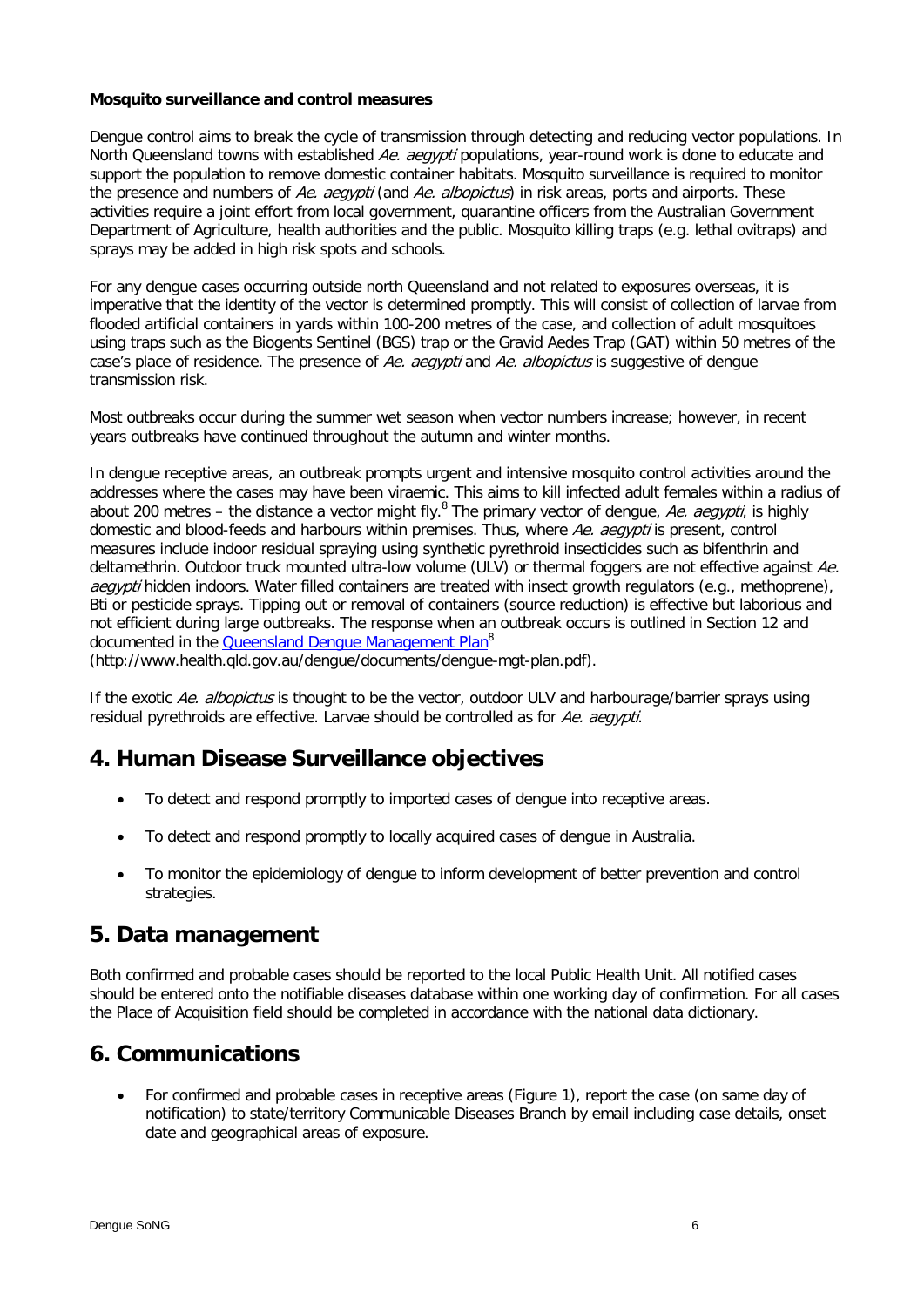- For cases acquired in north Queensland or other receptive areas in Queensland that are notified elsewhere, the PHU should notify the Communicable Disease Unit in Brisbane (phone: 07 3328 9724 fax: 07 3328 9782) as soon as possible.
- For cases imported from overseas and diagnosed in non-receptive areas, routine data entry is sufficient.

# **7. Case definition**

Both confirmed and probable cases are notifiable. The full surveillance case definition is set out below. Current surveillance case definitions can also be found on the [Department of Health web site](http://www.health.gov.au/casedefinitions) (www.health.gov.au/casedefinitions).

#### **Reporting**

Both confirmed cases and probable cases should be notified.

#### Confirmed case

A confirmed case requires laboratory definitive evidence AND clinical evidence.

#### **Laboratory definitive evidence**

Isolation of dengue virus

OR

Detection of dengue virus by nucleic acid testing

OR

Detection of dengue non-structural protein 1 (NS1) antigen in blood

OR

IgG seroconversion or a significant increase in antibody level or a fourfold or greater rise in titre to dengue virus, proven by neutralisation or another specific test

OR

Detection of dengue virus-specific IgM in cerebrospinal fluid, in the absence of IgM to Murray Valley encephalitis, West Nile virus / Kunjin, or Japanese encephalitis viruses

Confirmation of the laboratory result by a second arbovirus reference laboratory is required if the infection was locally acquired and occurred in an area of Australia without known local transmission of dengue fever since 1990 (i.e. anywhere outside north Queensland).

#### **Clinical evidence**

A clinically compatible illness (e.g. fever, headache, arthralgia, myalgia, rash, nausea, and vomiting, with possible progression to severe plasma leakage, severe haemorrhage, or severe organ impairment – CNS, liver, heart or other).

### Probable case

A probable case requires laboratory suggestive evidence AND clinical evidence AND epidemiological evidence.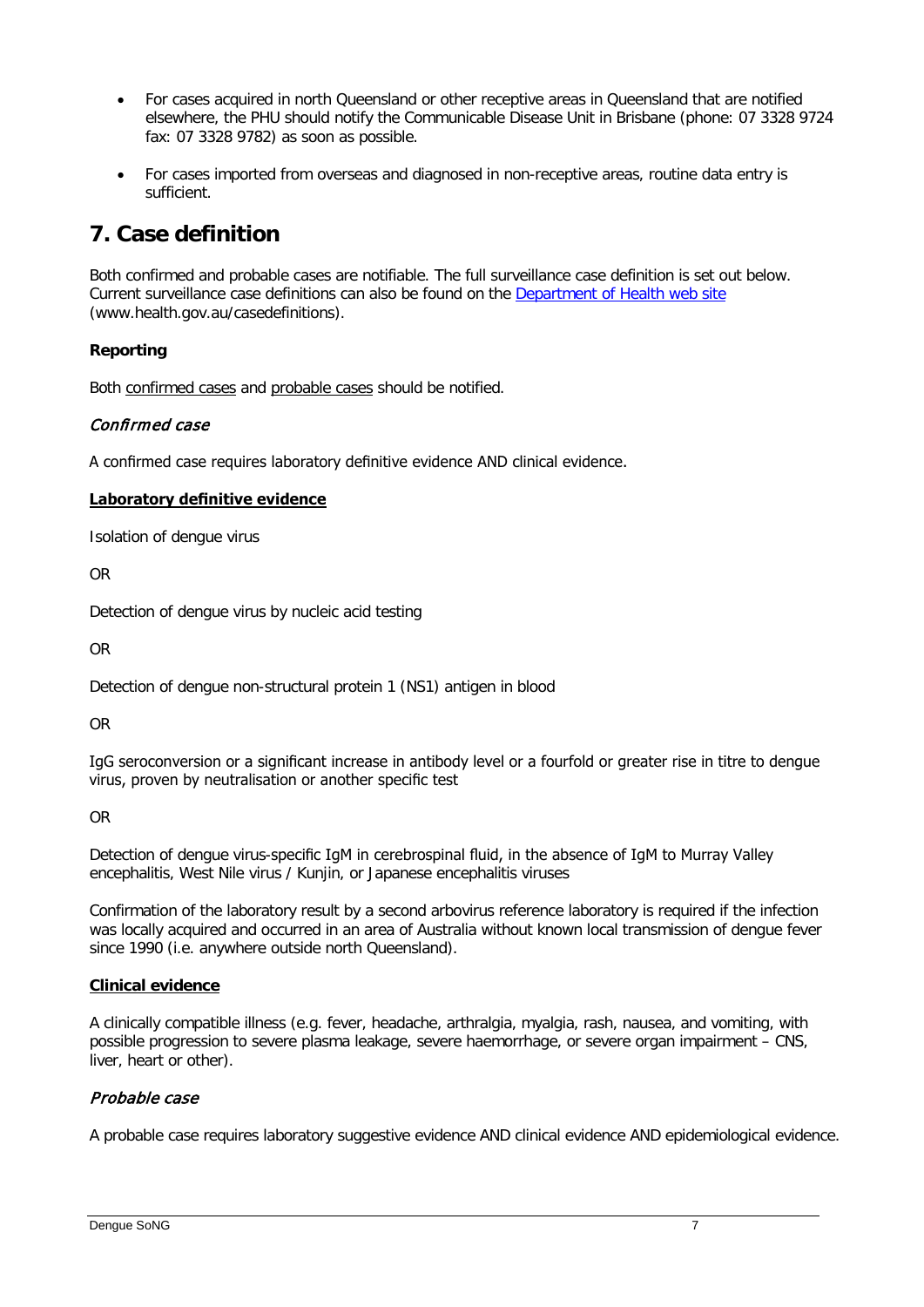#### **Laboratory suggestive evidence**

Detection of dengue virus-specific IgM in blood.

#### **Clinical evidence**

As for a confirmed case

#### **Epidemiological evidence**

A plausible explanation, e.g. travel to a country with known dengue activity OR exposure in Australia where local transmission has been documented within the previous month.

## **8. Laboratory testing**

Testing for dengue is recommended in persons who have a clinically compatible illness and have travelled to an area with known dengue activity during the exposure period (3-14 days prior to onset of symptoms). The suitability of laboratory tests for dengue depends on the timing of a blood sample collected during the illness (see Figure 3). The timing of laboratory tests for dengue is outlined in Table 1.



**Figure 3: Typical primary dengue infection with timing of diagnostic tests [Source: Tropical Regional Services, Queensland Health]**

| Table 1. Laboratory tests for dengue |
|--------------------------------------|
|--------------------------------------|

| Symptom<br>timeline                   | Recommended<br>Laboratory test                                | <b>Comments</b>                                                                                                                                                                                                                            |
|---------------------------------------|---------------------------------------------------------------|--------------------------------------------------------------------------------------------------------------------------------------------------------------------------------------------------------------------------------------------|
| Up to day 9 from<br>onset of symptoms | PCR and/or NS1 (non-<br>structural protein 1)<br>AND serology | PCR and NS1 are likely to be negative after<br>7 days, but detections are possible for<br>longer. Serology is likely to be negative in<br>the first 5 days, but it is often helpful to<br>have the earlier blood to show<br>seroconversion |
| From day 10<br>onwards                | Serology                                                      | Serology may have to be repeated                                                                                                                                                                                                           |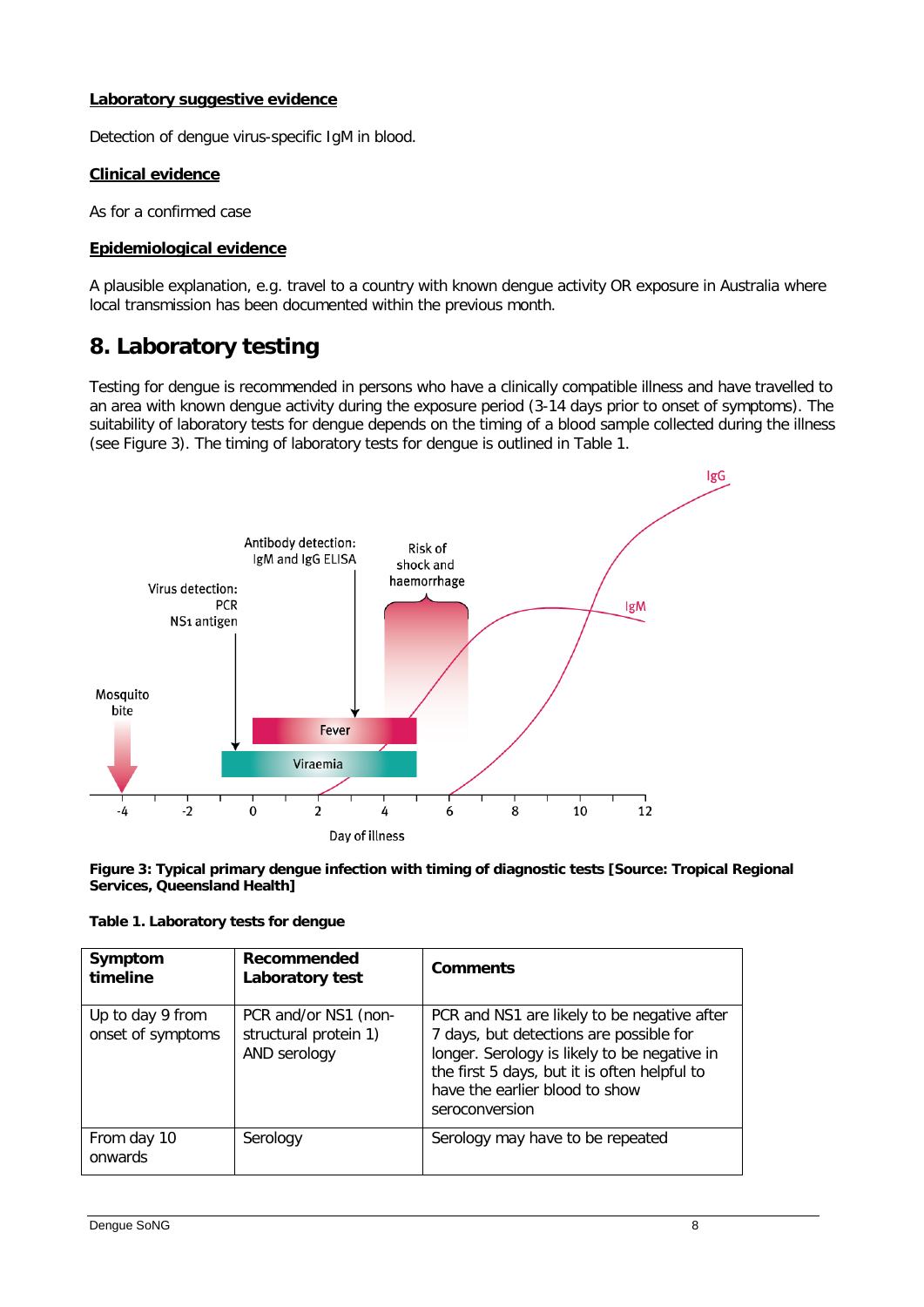Adapted from Appendix 1: Specific dengue tests, Queensland Dengue Management Plan, 2010-2015<sup>8</sup>

The pattern of virus, antigen and antibody production in secondary dengue infections (subsequent infection with a different serotype) is different to primary infections. In secondary infections the predominant immunoglobulin is IgG, and IgM levels are lower than in primary infections. Both antigen detection and PCR are less sensitive in secondary dengue. For people who have previously been infected with dengue there is a particular need to avoid subsequent infections. Public Health laboratories should note that diagnoses of secondary episodes of dengue can be problematic and laboratories should seek expert advice.

Confirmation of the laboratory result by a second arbovirus reference laboratory is required if the case was likely to have been acquired in Australia outside known dengue receptive areas. A list of arbovirus reference laboratories appears in Appendix 1. Virus culture is used for genotyping but is not sensitive enough for routine diagnostic testing.

#### **Antigen detection**

Detection of non-structural protein 1 (NS1) can provide a sensitive and specific alternative to PCR and is also useful for dengue diagnosis during the first week of illness (as early as 1 day post-infection) particularly before the development of dengue-specific IgM or IgG. However, as an antigen test it cannot detect past (historical) infections (> 18 d). Due to its specificity, the non-structural antigen (NS1) test can be used to differentiate dengue from other suspected flavivirus infections. NS1 detection is by enzyme immunoassay either in plate assay or on lateral flow immunoassays (rapid antigen tests). The NS1 antigen is usually less labile and thus less susceptible to suboptimal storage and transport conditions. It does not differentiate between dengue serotypes.

#### **Nucleic acid testing**

PCR diagnosis for dengue is now common and is performed by many reference laboratories. PCR can provide a rapid result (within a day of receipt) and allows the infecting serotype to be identified. Its sensitivity is high (80-100%) in detecting virus during the acute phase of the disease although the viral RNA may be affected by transport and storage conditions. Therefore specimens of whole blood, serum, plasma and tissues for PCR need to be refrigerated at 4 to 8°C. A 'detected' dengue PCR test is confirmation of a recent dengue virus infection. A 'not detected' result however, must be interpreted with caution and in conjunction with antigen detection, IgM and IgG results.

### **Serology**

Enzyme linked immunosorbent assay (ELISA) kits for DENV antibodies can provide a rapid result but are not specific for dengue; a positive result could indicate a cross-reaction or a recent flavivirus infection other than dengue. IgG ELISA is used for detection of recent or past dengue infections in acute and convalescent paired sera but is not specific for dengue and should be interpreted carefully within the context of the clinical illness and exposure history.

In Australia, much of the testing of human sera for evidence of DENV infection in state pathology and private diagnostic laboratories involves the use of commercially-available antibody kits. Detection of IgM by enzyme immunoassay (EIA) is usually positive if samples are taken 5 days or more after onset of fever, and it persists for several months. Dengue IgG appears shortly afterwards and persists indefinitely. Whilst these kits measure antibodies to DENV, flavivirus IgG is highly cross-reactive, so the tests will also be positive for other flavivirus infections. IgM is more specific, but still shows substantial cross-reactivity with IgM due to other flavivirus infections. A significant rise in IgG or seroconversion indicates recent infection, but is not specific for dengue unless confirmed by a specific IgG test such as neutralizing antibody titres. Neutralizing titres can also be used to identify the infecting serotype and to distinguish between primary and secondary dengue. In the latter situation the acute serum will contain antibody to the previously infecting serotype, while the convalescent serum will demonstrate a rise in antibody to the currently infecting serotype. Advice on diagnosis of suspected secondary dengue should be sought from diagnostics experts.

Test results should be interpreted carefully within the context of the clinical illness and exposure history. These kits are useful for diagnosing DENV infection in regions where the virus is endemic or during proven epidemics, when the likelihood of illness being due to dengue is relatively high. In Australia, where DENV is not endemic and prevalence of past infection is much lower, the use of such kits with low specificity increase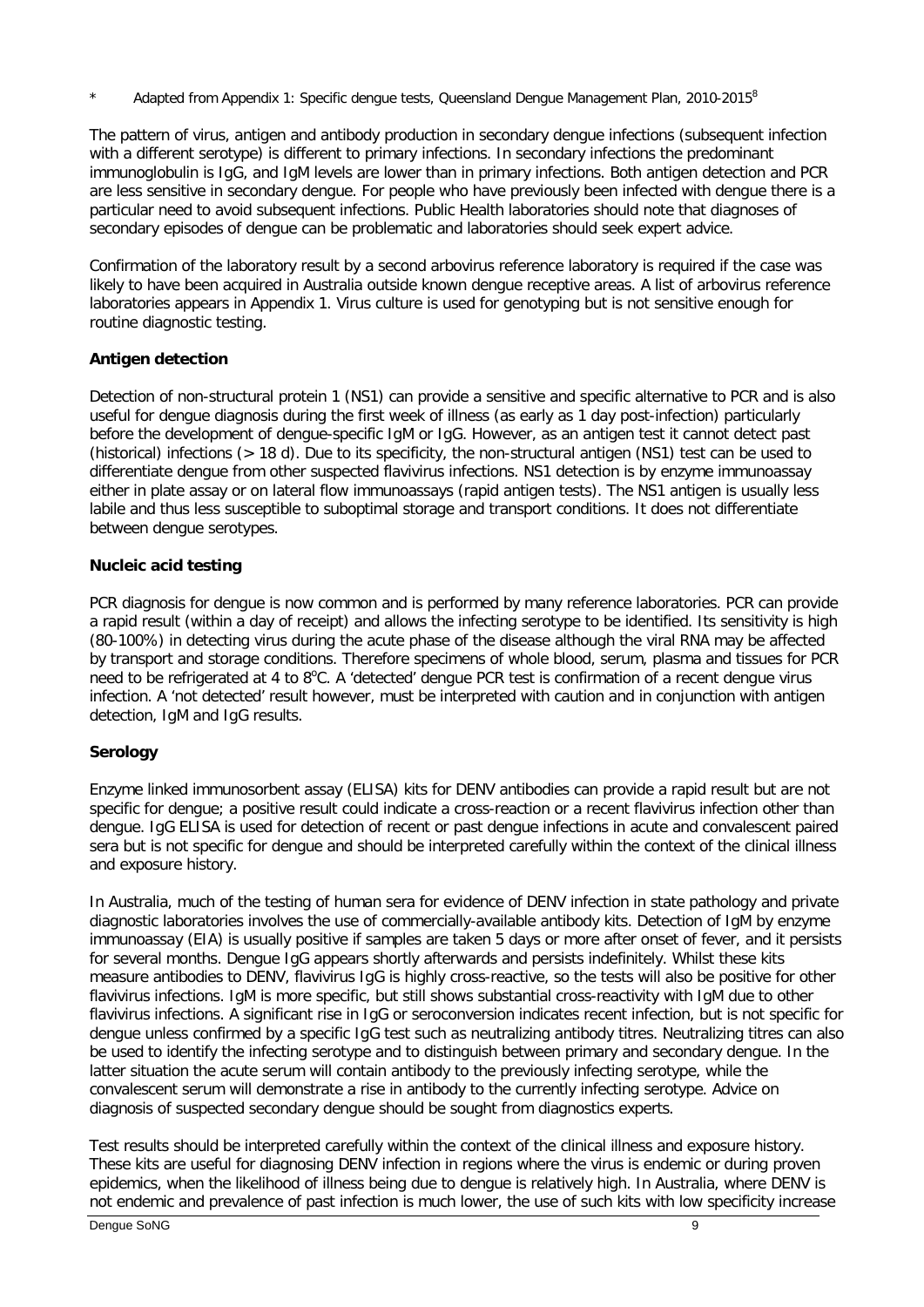the risk of false positive results that may be misleading for health authorities. Wherever possible these results should be confirmed by NS1 antigen or PCR positivity.

In-house EIAs have been developed in some Australian laboratories and the interpretation depends on the design and performance characteristics of those assays. Currently there are no EIA assays that can reliably distinguish between dengue antibody and that due to other flaviviruses.

## **9. Case management**

#### **Response times**

Investigation should begin on the same day of notification of a confirmed or probable case, in order to determine whether a response is required from the local Public Health Unit to prevent further local transmission. If any case is suspected to be acquired in Australia but diagnosed outside the jurisdiction where it was acquired, the communicable diseases control branch in the state or territory of acquisition should be notified on the same day to ensure case/contact management and mosquito control measures can begin promptly.

#### **Response procedure**

#### Case investigation

Investigate using the dengue investigation form (see example form, Appendix 2).

PHU staff should ensure that action has been taken to:

- confirm the onset date, travel history and symptoms of dengue illness
- confirm results of laboratory tests
- where possible seek the doctor's consent to contact the case or relevant care-giver
- interview the case or carer and determine source of dengue infection. See Exposure investigation. For locally acquired cases, consult with the relevant jurisdiction to determine who is best placed to interview the case in detail about likely place of acquisition.

### Exposure investigation

If possible determine whether the case, during the exposure period (3-14 days prior to onset of symptoms) travelled to regions where DENV is endemic.

If a case has not travelled outside the local area during the exposure period (3-14 days prior to onset of symptoms) consider local transmission of dengue. One case of locally acquired dengue in a receptive area constitutes an outbreak (See Section 12 Special situations).

If a case who is considered viraemic stays in, or travels to, a receptive area:

- identify where the case lived/worked/visited while viraemic
- advise the case and household/work contacts to prevent bites and kill mosquitoes for at least as long as the case is febrile and unwell
- share appropriate case information between local communicable disease, medical entomology and senior environmental health staff
- consider urgent house to house mosquito control and surveys to detect further cases, in conjunction with local government
- consider alerts to general practitioners, laboratories, emergency departments (EDs) and the public.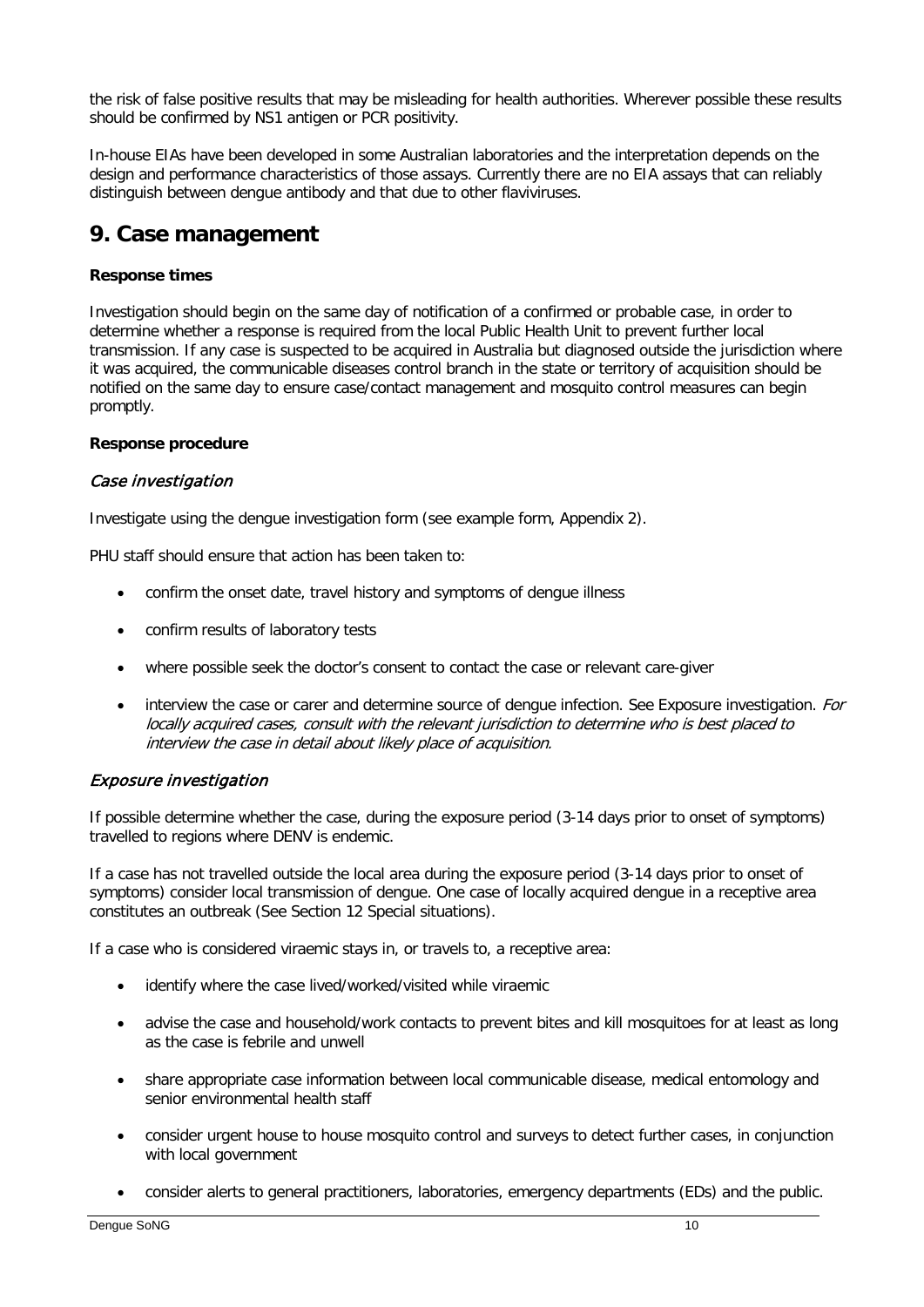### Case treatment

Case treatment is the responsibility of the attending doctor. No specific treatment for dengue is available.

### Education

Cases and other potentially exposed people should be provided with written information on dengue to help them prevent or manage dengue infection. The Queensland Health Mosquito-borne Diseases website has specific resources that can be accessed, including links to the **Queensland Health dengue fact sheet** (http://www.health.qld.gov.au/mozziediseases/).

#### Isolation and restriction

Infected people in receptive areas should be advised to avoid being bitten by mosquitoes for up to twelve days from onset of illness to avoid passing dengue virus onto mosquitoes, which can facilitate further transmission to humans. Advise to use mosquito repellent, wear protective clothing, use window screens or insecticide treated bed nets and plug-in insecticide vaporisers where possible within the home. Spatial repellents designed for indoor use (typically plug-in emanation devices containing synthetic pyrethroids such as d-allethrin) should be encouraged for use in rooms where infected people are resident.

### Active case finding

Active case finding should occur following identification of a case acquired or present while viraemic in receptive areas. The purpose is to quickly establish whether an outbreak is occurring and direct control efforts to new areas where cases are found. The methods used to actively find more cases include:

- active case finding among residents in the exposure area who are or have been symptomatic and advising any symptomatic residents to see their doctor for appropriate dengue testing
- alerting GPs, laboratories and EDs to the case requesting consideration of dengue in recent and future cases with dengue compatible illness and ensuring appropriate dengue tests are ordered for those cases that may arise
- providing information to institutional settings such as schools, aged care, prison, workplaces in the exposure area, to elicit more cases.

## **10. Environmental Risk Management**

Urgent determination of the risk of further dengue transmission is important when a case is notified. If the case is not known to have been imported (i.e. there is no travel history for the patient), local transmission should be suspected.

Evaluating the risk for further dengue transmission should be done by a public health clinician in consultation with the medical entomologist and/or local environment health authority and should include assessment of locations a viraemic case has been during the incubation period (to ascertain place of acquisition) and also visited while infectious (to ascertain risk of transmission). The aim of this assessment is to identify areas where transmission is possible, actively search for any further cases and to direct mosquito elimination activities. This includes identifying common breeding sites and elimination of both larval and adult populations of Ae. aegypti and Ae. albopictus.

Such investigations should include the recommended vector surveillance and control activities specifically detailed in the [Framework for surveillance and control of dengue virus infection in Australia,](http://www.health.gov.au/internet/main/publishing.nsf/Content/cdna-song-dengue.htm%23framework) and the Queensland Health Dengue Management Plan, available from the Queensland Health website. In brief, these include surveillance of both larval and adult Ae. aegypti within a 100m radius of a case house, and control of mosquito larvae and adults within a 200 m radius of the home of each case. Special attention should be paid to nearby residences (including tourist accommodation) considered to be high risk for mosquito breeding.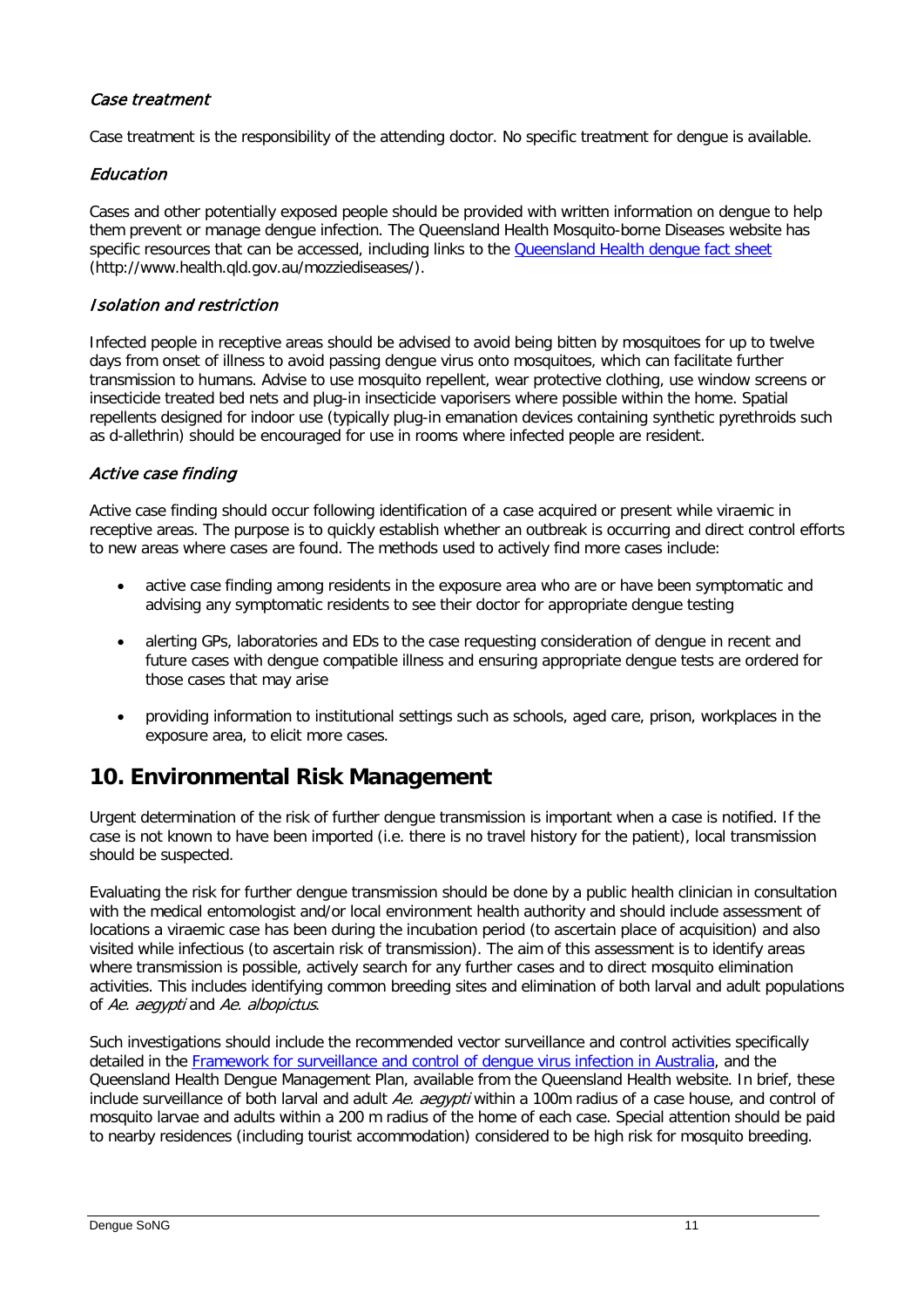# **11. Contact management**

Contacts of an infected person cannot be infected by person-to-person transmission, but may be infected through a mosquito transferring virus from one person to another. Therefore, this section provides details on the public health response for co-exposed persons.

Contact management is ONLY required where the disease is acquired or thought to be acquired in an Australian receptive area OR where the disease is acquired overseas and the case spent time in an Australian receptive area while viraemic.

#### **Identification of contacts**

Although there is no direct person to person transmission (apart from through blood transfusion), there is a need to follow up persons who have had the same exposure as the case in receptive areas.

#### **Contact definition**

Persons who are epidemiologically linked and may have the same exposure as the case, including household members and persons who work or travelled with the case. This might lead to identification of the index or imported case.

#### **Prophylaxis**

Not applicable.

#### **Education**

Written information should be made available to people who have been potentially exposed to dengue to advise them of appropriate measures to prevent and/or manage dengue infection.

#### **Isolation and restriction**

Not applicable unless symptomatic, then the same precautions apply as case management i.e. avoid being bitten by mosquitoes during the first 5 days of illness.

## **12. Special situations**

### **Outbreaks**

As dengue is not endemic to Australia, local dengue outbreaks in receptive areas usually begin with a single imported case. A confirmed case of locally acquired dengue anywhere in Australia, or a confirmed or probable case in dengue receptive areas (i.e. case has no history of travel beyond the local area within the exposure period for dengue: 3-14 days prior to onset of symptoms) requires an outbreak response. An interval of approximately two weeks is expected between generations of human cases due to the incubation periods in infected mosquitoes and subsequently infected humans, however, the shortest possible interval is 8 days (see 2. The Disease, Incubation period). In an outbreak, an incident management team including a medical entomologist and local government representatives should be formed and the outbreak managed according to current dengue management plans.<sup>7</sup> Once the outbreak is established, the focus is on a community level approach to eliminating mosquitoes.

Some additional issues the PHU should address during an outbreak are:

- informing the wider public health network, local government and the Department of Agriculture of the outbreak to increase surveillance and prepare for outbreak response
- communicating regularly with GPs, hospital emergency departments and local pathology laboratories to ask them to be alert for dengue cases
- maintaining epidemiological information of cases e.g. timeline and mapping of cases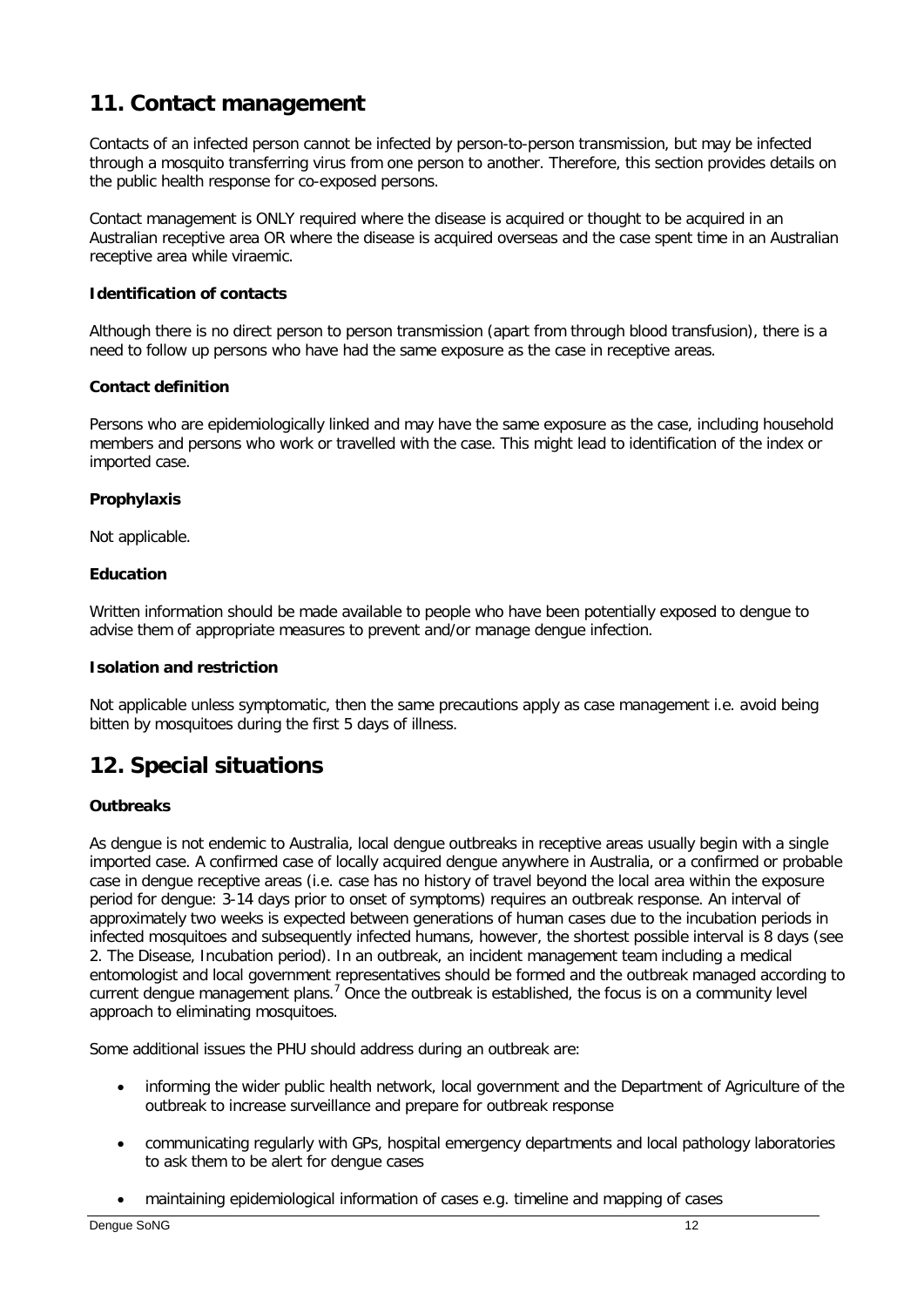- regular communication with medical entomologists and any charged with vector control responsibilities so that vector control measures can be appropriately directed
- case finding in new dengue areas may become the priority as the outbreak develops
- using media alerts and updates to communicate key messages during the outbreak
- liaising with the Australian Red Cross Blood Service as blood donation services in outbreak locations may be restricted.

### **13. References**

<span id="page-12-0"></span>1. Heymann DL. Control of Communicable Diseases Manual. 19 edn: American Public Health Association; 2008.

<span id="page-12-1"></span>2. Ritchie SA, Pyke AT, Hall-Mendelin S, Day A, Mores CN, Christofferson RC, et al. An explosive epidemic of DENV-3 in Cairns, Australia. PLoS One 2013;8(7):e68137.

<span id="page-12-2"></span>3. Guzman MG, Halstead SB, Artsob H, Buchy P, Farrar J, Gubler DJ, et al. Dengue: a continuing global threat. Nat Rev Microbiol 2010;8(12 Suppl):S7-16.

<span id="page-12-3"></span>4. World Health Organization. Dengue guidelines for diagnosis, prevention and control. World Health Organization: Geneva, 2009. Available from: http://www.who.int/topics/dengue/en/index.html.

<span id="page-12-4"></span>5. Bhatt S, Gething PW, Brady OJ, Messina JP, Farlow AW, Moyes CL, et al. The global distribution and burden of dengue. Nature 2013;496(7446):504-507.

<span id="page-12-5"></span>6. World Health Organization. Dengue and dengue haemorrhagic fever. Fact Sheet No.117. Geneva: World Health Organization; [updated March 2009; cited 20 January 2010]. Available from: http://www.who.int/mediacentre/factsheets/fs117/en/index.html.

<span id="page-12-6"></span>7. Russell RC, Currie BJ, Lindsay MD, Mackenzie JS, Ritchie SA, Whelan PI. Dengue and climate change in Australia: predictions for the future should incorporate knowledge from the past. The Medical Journal Of Australia 2009;190(5):265-268.

<span id="page-12-7"></span>8. Queensland Health. Queensland Dengue Management Plan 2010-2015, 2011. In.

<span id="page-12-8"></span>9. Fitzsimmons GJ, Wright P, Johansen CA, Whelan PI. Arboviral diseases and malaria in Australia, 2008- 09: annual report of the National Arbovirus and Malaria Advisory Committee. Commun Dis Intell 2010;34(3):225-240.

<span id="page-12-9"></span>10. McBride WJH. Deaths associated with dengue haemorrhagic fever: the first in Australia in over a century. Med J Aust 2005;183(1):35-37.

<span id="page-12-10"></span>11. Knope K, National Arbovirus and Malaria Advisory Committee, Giele, C.,. Increasing notifications of dengue related to overseas travel, 1991 to 2012. Commun Dis Intell 2013; Vol 37 (1).

## **14. Appendices**

Appendix 1. List of arbovirus reference laboratories

Appendix 2. Disease investigation form

Appendix 3. Dengue factsheet

Appendix 4. PHU checklist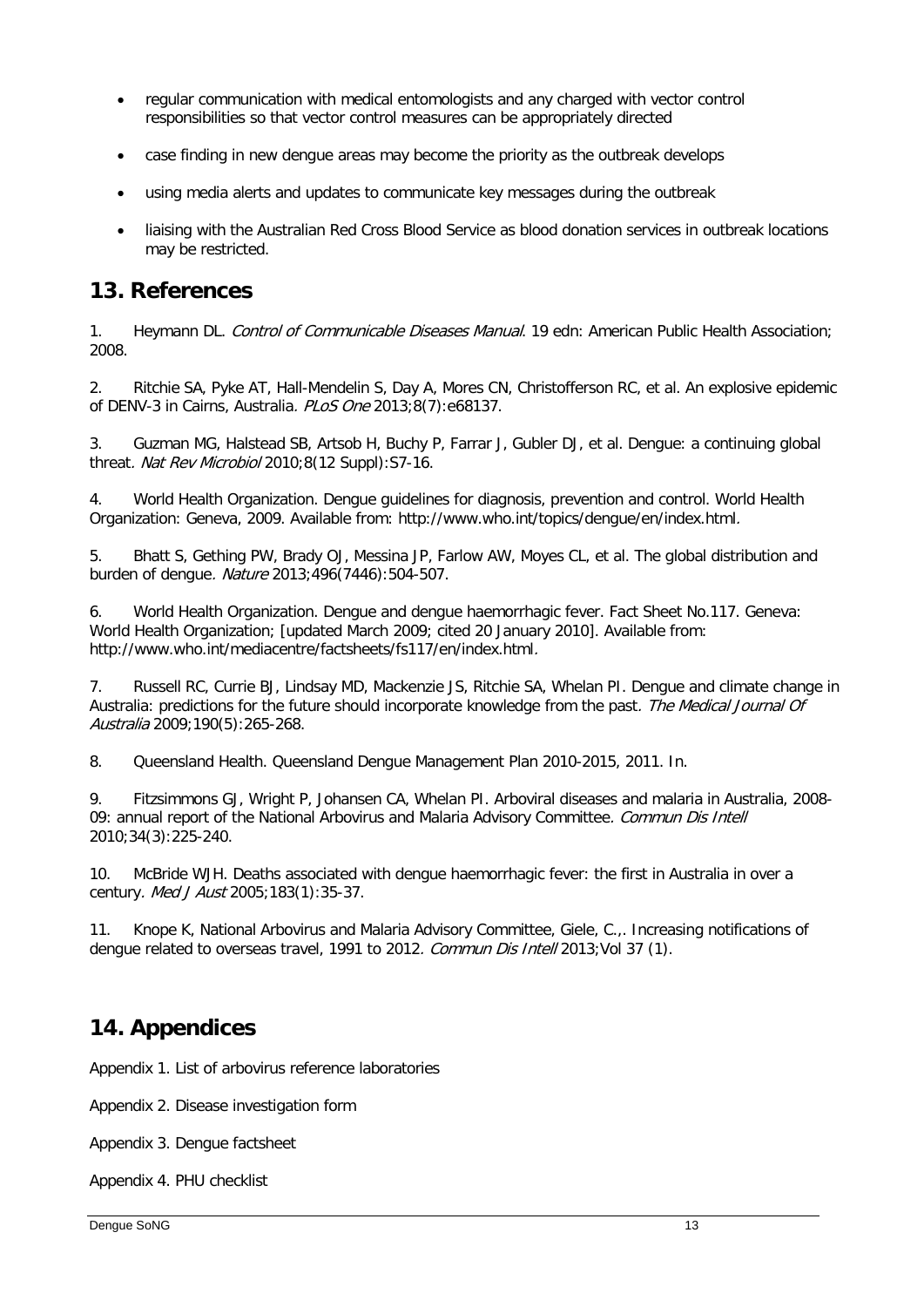# **15. Jurisdiction specific issues**

Links to <u>state and territory public health legislation, the *Quarantine Act 1908* and the *National Health Security*</u> [Act 2007](http://www.health.gov.au/internet/main/publishing.nsf/Content/cda-state-legislation-links.htm) (http://www.health.gov.au/internet/main/publishing.nsf/Content/cda-state-legislation-links.htm).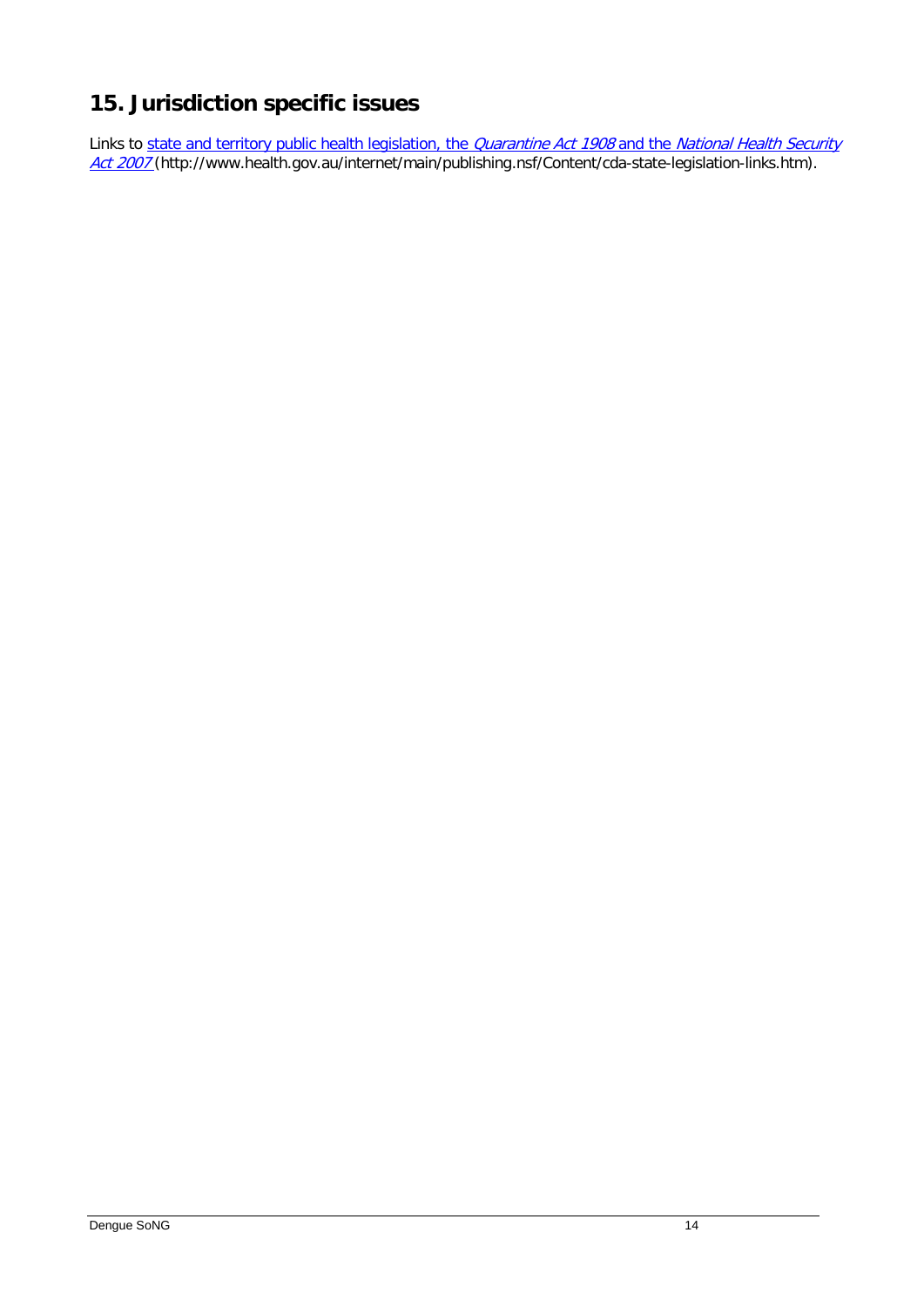# **Appendix 1 Public health reference laboratories for diagnosing human infections, and entomology reference laboratories for confirmation of vector identification**

### **Commonwealth Scientific and industrial Research Organisation (CSIRO)**

CSIRO Australian Animal Health Laboratory Private Bag 24 (5 Portarlington Road) Geelong Victoria 3220 Phone: (03) 5227 5000

[Web site](http://www.csiro.au/Organisation-Structure/National-Facilities/AAHL.aspx) (http://www.csiro.au/Organisation-Structure/National-Facilities/AAHL.aspx)

#### **New South Wales**

Serology Section, CIDMLS Institute of Clinical Pathology and Medical Research (ICPMR) Westmead Hospital Locked Bag 9001 Westmead NSW 2145 Phone: (02) 9845 6255

Department of Medical Entomology, CIDMLS Institute of Clinical Pathology and Medical Research (ICPMR) Westmead Hospital Locked Bag 9001 Westmead, New South Wales 2145 Phone:(02) 9845 7265

[Web site](http://medent.usyd.edu.au/) (http://medent.usyd.edu.au/)

#### **Northern Territory**

Department of Primary Industries and Fisheries (DPIF) Makagon Rd, Berrimah, Darwin Northern Territory 0828 Phone: (08) 8999 5511

[Web site](http://www.nt.gov.au/d/Primary_Industry/) (http://www.nt.gov.au/d/Primary\_Industry/)

Medical Entomology Department of Health Royal Darwin Hospital PO Box 41326 Casuarina NT 0811

#### **Queensland**

Qld Health Forensic and Scientific Services 39 Kessells Road Coopers Plains PO Box 594 Archerfield Qld 4108 Phone: (07) 3274 9151

[Web site](http://www.health.qld.gov.au/qhcss/qhss/) (http://www.health.qld.gov.au/qhcss/qhss/)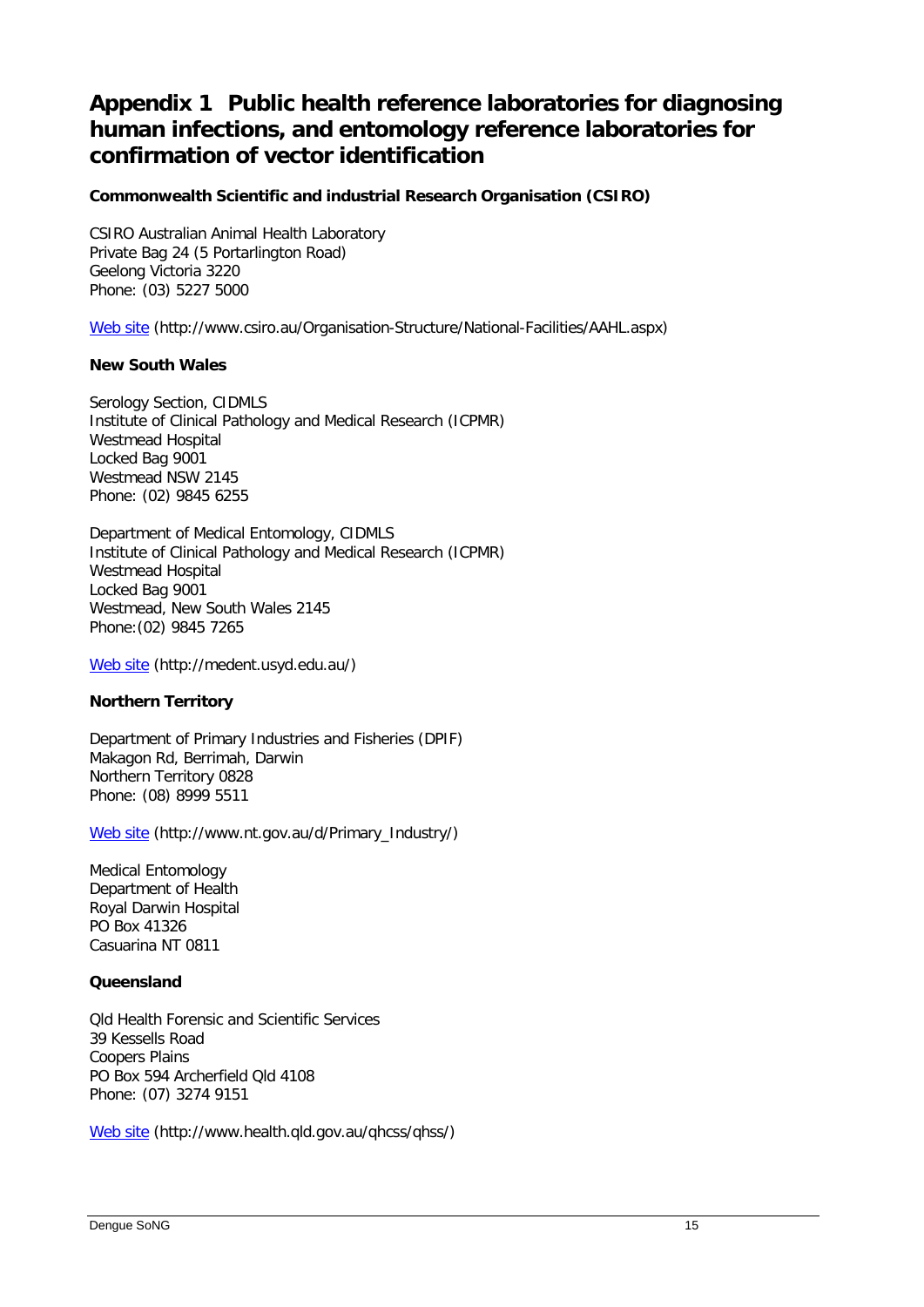#### **South Australia**

Mosquitoes and Public Health Research Group (entomology) School of Pharmacy and Medical Sciences University of South Australia North Terrace Adelaide South Australia 5001 Phone: (08) 8302 1906

[Web site](http://www.unisa.edu.au/research/sansom-institute-for-health-research/research-at-the-sansom/research-concentrations/mosquitoes-and-public-health-research-group/) (http://www.unisa.edu.au/research/sansom-institute-for-health-research/research-at-thesansom/research-concentrations/mosquitoes-and-public-health-research-group/)

#### **Victoria**

Victorian Infectious Diseases Reference Laboratory (Human) 10 Wreckyn Street North Melbourne Victoria 3051 Phone: (03) 9342 2600 [Web site](http://www.vidrl.org.au/) (http://www.vidrl.org.au/)

Department of Economic Development, Jobs, Transport and Resources AgrioBio, Latrobe University 5 Ring Road Bundoora Victoria 3086 Phone: (03) 9208 3333

[Web site](http://www.economicdevelopment.vic.gov.au/) (www.economicdevelopment.vic.gov.au)

#### **Western Australia**

PathWest Laboratory Medicine WA Division of Microbiology and Infectious Diseases (Human) Hospital Avenue Nedlands Western Australia 6009 Phone: (08) 9346 3122

[Web site](http://www.pathwest.com.au/index.asp) (http://www.pathwest.com.au/index.asp)

Arbovirus Surveillance and Research Laboratory Discipline of Microbiology and Immunology (animal/vector) School of Pathology and Laboratory Medicine The University of Western Australia 35 Stirling Highway Crawley Western Australia 6009 Phone: (08) 9346 2212

[Web site](http://www.marshallcentre.uwa.edu.au/research/arbovirus) (http://www.marshallcentre.uwa.edu.au/research/arbovirus)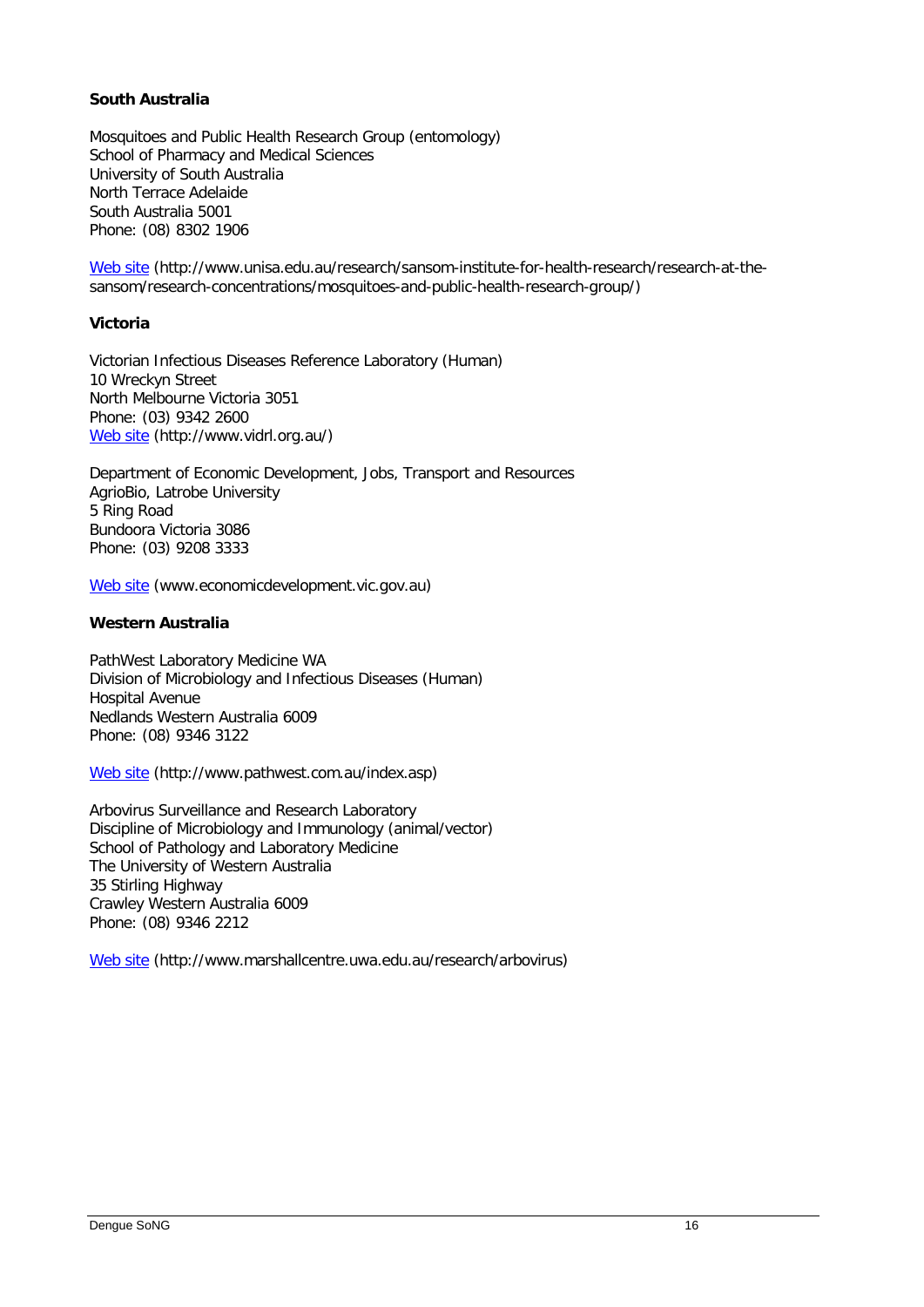# **Appendix 2 Disease investigation form**

| ID NUMBER:                                                                                                   | <b>ACQUIRED WHERE:</b> |                            |           |                                    |                 |                                |            |                |
|--------------------------------------------------------------------------------------------------------------|------------------------|----------------------------|-----------|------------------------------------|-----------------|--------------------------------|------------|----------------|
| CASE STATUS: PROBABLE / CONFIRMED / REJECTED                                                                 |                        |                            |           |                                    |                 |                                |            |                |
| Date & time notified: ______________________                                                                 |                        |                            |           | Notified By: _____________________ |                 |                                |            |                |
|                                                                                                              |                        |                            |           |                                    |                 |                                |            |                |
| Date response: __________________                                                                            |                        |                            |           |                                    |                 | Time response: ______________  |            |                |
| Date Vector control team notified (if applicable): __________________                                        |                        |                            |           |                                    |                 |                                |            |                |
| <b>PATFigure 1</b>                                                                                           |                        |                            |           |                                    |                 |                                |            |                |
|                                                                                                              |                        |                            |           |                                    |                 |                                |            |                |
|                                                                                                              |                        |                            |           |                                    |                 |                                |            |                |
|                                                                                                              |                        | Ph (Mob): ________________ |           |                                    |                 |                                |            |                |
| DOB: $\qquad \qquad$ Age: $\qquad \qquad$ yrs months Sex: M/F $\Box$ Aboriginal $\Box$ TSI $\Box$ Aboriginal |                        |                            |           |                                    |                 |                                |            | and TSI        |
|                                                                                                              |                        |                            |           |                                    |                 | $\Box$ Non-indigenous          |            | $\Box$ Unknown |
| <b>LABORATORY CRITERIA</b>                                                                                   |                        |                            |           | Date: __________________           |                 |                                |            |                |
|                                                                                                              |                        |                            |           |                                    |                 | Day _____ blood (day of onset) |            |                |
| <b>Test</b>                                                                                                  |                        | <b>Yes</b>                 | <b>No</b> | Equiv                              | <b>Pending</b>  | <b>Case Confirmed?</b>         |            |                |
| NSI +ve                                                                                                      |                        | $\Box$                     | $\Box$    | $\Box$                             | $\Box$          | Yes / No                       |            |                |
| ELISA IgM +ve                                                                                                |                        | $\perp$                    | П         | $\Box$                             | $\Box$          |                                |            |                |
| ELISA IgG +ve                                                                                                |                        | $\Box$                     | $\Box$    | $\Box$                             | П               |                                |            |                |
| Flavi IgM +ve                                                                                                |                        | $\perp$                    | $\Box$    | $\Box$                             |                 |                                |            |                |
| Flavi IgG +ve                                                                                                |                        | $\Box$                     | $\Box$    | $\Box$                             |                 | Serotype ____________          |            |                |
| PCR +ve                                                                                                      |                        | $\Box$                     | ப         | $\Box$                             |                 | WCC:                           |            |                |
| Suspected clinically, no bloods $\Box$                                                                       |                        |                            |           |                                    |                 | Platelets:                     |            |                |
| <b>CLINICAL DETAILS</b>                                                                                      |                        |                            |           |                                    |                 | LFTs:<br><b>Added Tests:</b>   |            |                |
|                                                                                                              |                        |                            |           |                                    |                 |                                |            |                |
| Fever                                                                                                        | Yes                    | No<br>$\blacksquare$       |           |                                    | Itchiness       |                                | Yes        | No             |
| Headache                                                                                                     | Yes                    | No<br>$\blacksquare$       |           |                                    | Abnormal taste  |                                | Yes        | $\Box$ No      |
| Rash                                                                                                         | Yes                    | No<br>$\perp$              |           |                                    | Nausea/Vomiting |                                | Yes        | $\Box$ No      |
| Aches / Pains                                                                                                | Yes                    | No<br>$\blacksquare$       |           |                                    | Diarrhoea       |                                | Yes        | $\Box$ No      |
| Retro-orbital pain                                                                                           | $\Box$ Yes             | No<br>$\blacksquare$       |           |                                    |                 | Abnormal bruising/bleeding     | $\Box$ Yes | $\Box$ No      |
| Lethargy                                                                                                     | Yes                    | No                         |           |                                    |                 |                                |            |                |
| Hospitalised:                                                                                                | $\Box$ Yes             | $\sqcup$ No                |           |                                    |                 | Hospital: ___________________  | UR:        |                |
| Past history of dengue:                                                                                      |                        | Yes                        |           | No                                 |                 | Unknown                        |            |                |

### **DENGUE CASE REPORT**

**Dengue SoNG** 17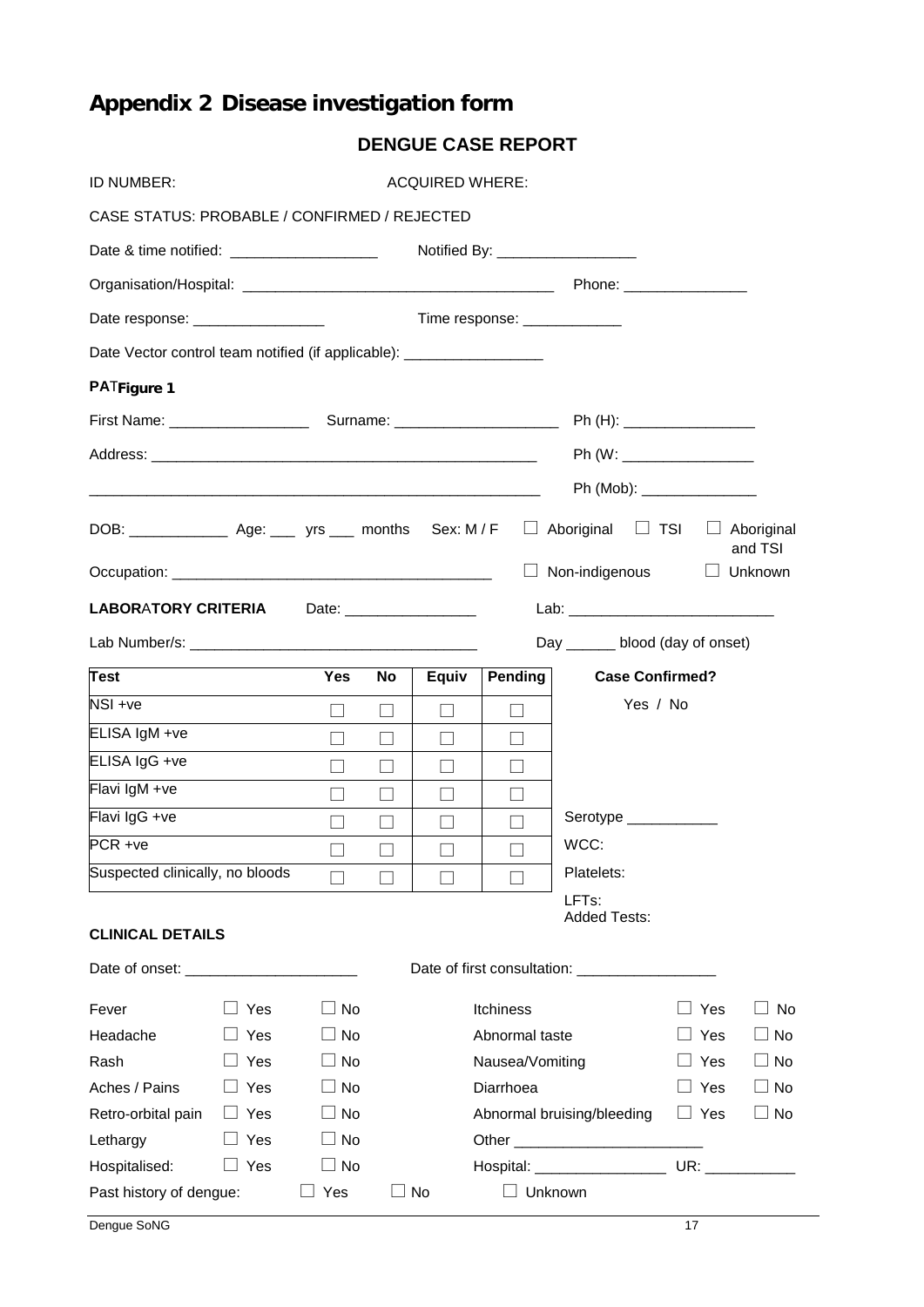| <b>EXPOSURE PERIOD</b> (Onset -12 days) to (Onset -3 days) ____/ ____/ ____ to ____/ ____/                                                                                                                                                                                                                             |            |           |                                                |                                                                    |
|------------------------------------------------------------------------------------------------------------------------------------------------------------------------------------------------------------------------------------------------------------------------------------------------------------------------|------------|-----------|------------------------------------------------|--------------------------------------------------------------------|
| During this time did the person: Travel overseas $\Box$ Yes $\Box$ No Date of arrival in Queensland: //                                                                                                                                                                                                                |            |           |                                                |                                                                    |
| $\Box$ Queensland<br><b>Place</b>                                                                                                                                                                                                                                                                                      |            |           |                                                | □ Other Australian state/territory specify _______________________ |
| Acquired:<br>□ Unknown<br>Places travelled and dates:                                                                                                                                                                                                                                                                  |            |           |                                                |                                                                    |
| For cases acquired overseas or have not travelled to an Australian receptive area - proceed to Notes/Comments<br>For cases acquired in Australia or travelled to receptive area in Australia while viraemic - complete remainder of<br>form:                                                                           |            |           |                                                |                                                                    |
|                                                                                                                                                                                                                                                                                                                        |            |           |                                                | screens/air con/mossies                                            |
|                                                                                                                                                                                                                                                                                                                        |            |           |                                                | screens/air con/mossies                                            |
| Other significant daytime address:                                                                                                                                                                                                                                                                                     |            |           |                                                |                                                                    |
|                                                                                                                                                                                                                                                                                                                        |            |           |                                                | screens/air con/mossies                                            |
| 2. $\frac{1}{2}$ $\frac{1}{2}$ $\frac{1}{2}$ $\frac{1}{2}$ $\frac{1}{2}$ $\frac{1}{2}$ $\frac{1}{2}$ $\frac{1}{2}$ $\frac{1}{2}$ $\frac{1}{2}$ $\frac{1}{2}$ $\frac{1}{2}$ $\frac{1}{2}$ $\frac{1}{2}$ $\frac{1}{2}$ $\frac{1}{2}$ $\frac{1}{2}$ $\frac{1}{2}$ $\frac{1}{2}$ $\frac{1}{2}$ $\frac{1}{2}$ $\frac{1}{2}$ |            |           |                                                | screens/air con/mossies                                            |
|                                                                                                                                                                                                                                                                                                                        |            |           |                                                | screens/air con/mossies                                            |
| <b>VIRAEMIC PERIOD</b> (Onset -1day) to (Onset +12 days)                                                                                                                                                                                                                                                               |            |           |                                                | ____/ ____ / _____ to _____/ _____/_____                           |
|                                                                                                                                                                                                                                                                                                                        |            |           |                                                | screens/air con/mossies                                            |
| Other main daytime address:                                                                                                                                                                                                                                                                                            |            |           |                                                |                                                                    |
|                                                                                                                                                                                                                                                                                                                        |            |           |                                                | screens/air con/mossies                                            |
|                                                                                                                                                                                                                                                                                                                        |            |           |                                                | screens/air con/mossies                                            |
|                                                                                                                                                                                                                                                                                                                        |            |           |                                                | screens/air con/mossies                                            |
|                                                                                                                                                                                                                                                                                                                        |            |           |                                                | screens/air con/mossies                                            |
| <b>WORK DURING THIS PERIOD:</b>                                                                                                                                                                                                                                                                                        | $\Box$ Yes | $\Box$ No |                                                |                                                                    |
|                                                                                                                                                                                                                                                                                                                        |            |           |                                                |                                                                    |
| Address: Analysis and the contract of the contract of the contract of the contract of the contract of the contract of the contract of the contract of the contract of the contract of the contract of the contract of the cont                                                                                         |            |           |                                                |                                                                    |
| <b>CONTACTS:</b><br>Name                                                                                                                                                                                                                                                                                               | Age        |           | Recent possible dengue illness                 |                                                                    |
|                                                                                                                                                                                                                                                                                                                        |            |           | $\Box$ No<br>$\Box$ Yes                        |                                                                    |
|                                                                                                                                                                                                                                                                                                                        |            |           | $\Box$ No<br>⊿ Yes                             |                                                                    |
|                                                                                                                                                                                                                                                                                                                        |            |           | Yes<br>$\Box$ No<br>$\square$ No<br>$\Box$ Yes |                                                                    |
| <b>NOTES/COMMENTS:</b>                                                                                                                                                                                                                                                                                                 |            |           |                                                |                                                                    |
| Mosquito precautions discussed:                                                                                                                                                                                                                                                                                        | $\Box$ Yes | $\Box$ No | Fact sheet sent: $\Box$ Yes                    | $\Box$ No<br>Date:                                                 |
| Other:                                                                                                                                                                                                                                                                                                                 |            |           |                                                |                                                                    |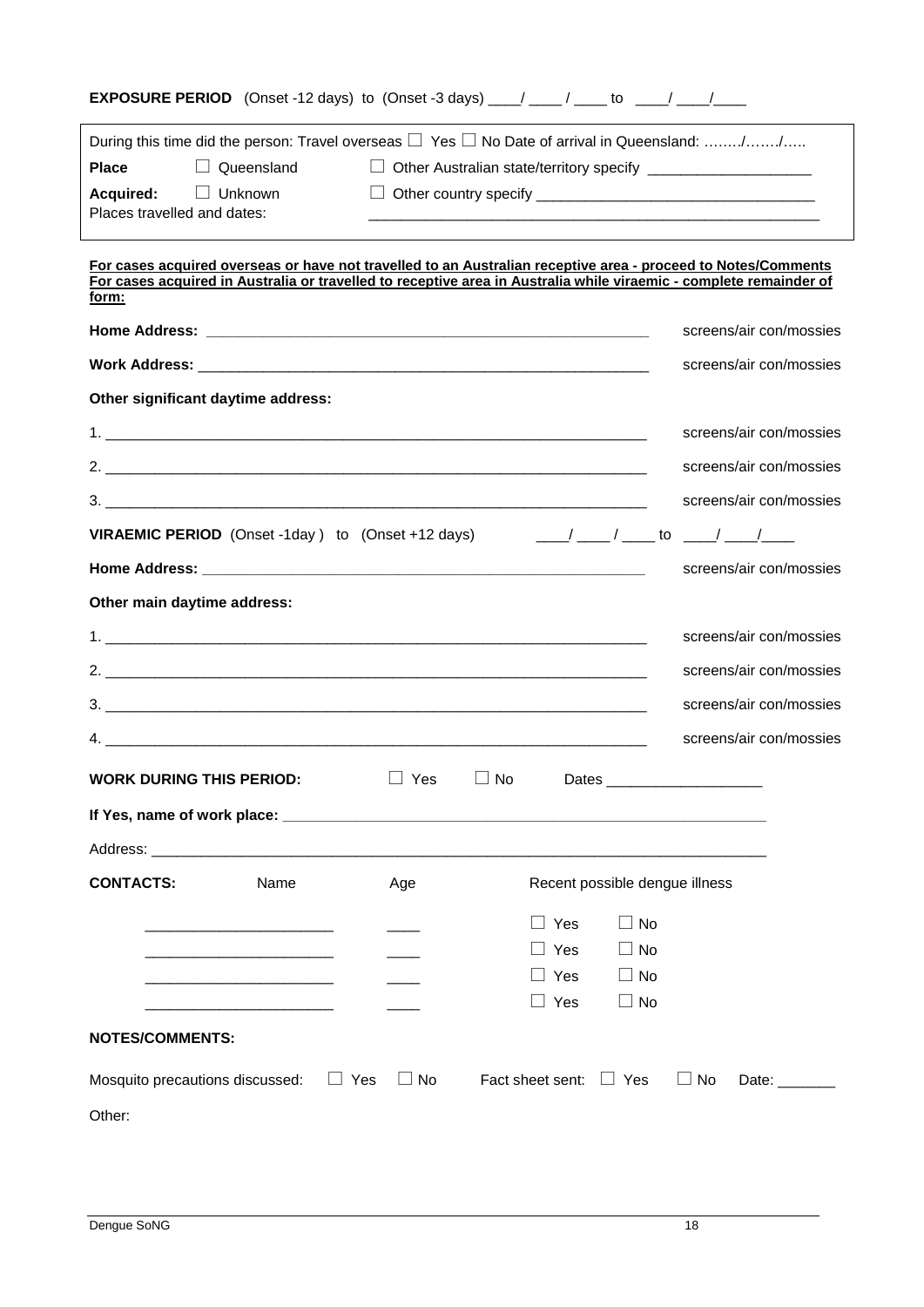# **Appendix 3 Dengue factsheet and other resources**

#### **Dengue**

#### What is Dengue?

- Dengue is a viral disease transmitted by the Aedes aegypti mosquito. Dengue affects most tropical areas of the world, including outbreaks in north Queensland, where this type of mosquito exists.
- Travellers returning from overseas may bring dengue into Australia.
- An outbreak happens if dengue starts being transmitted between people by local Aedes aegypti mosquitoes. It does not spread from person to person.
- There are four types of dengue viruses known to cause disease in humans-dengue 1, 2, 3 and 4. A person infected with one type of dengue will only become immune to that type. They will not be immune to other types of dengue, and could be at higher risk of severe disease if they contract another type.

#### What are the symptoms?

Dengue causes illness ranging from a mild fever to a severe, even fatal condition, i.e. dengue haemorrhagic fever or dengue shock syndrome. In some people, such as children, it may be subclinical (no apparent symptoms). Most adults and older children get sick.

The disease lasts about a week. Some people may experience a resurgence of fever and other symptoms that may continue another 2-3 days. Typical symptoms include:

- sudden onset of fever
- intense headache (especially behind the eyes)
- muscle and joint pain (ankles, knees and elbows)
- loss of appetite, vomiting, diarrhoea, abdominal pain, a metallic taste in the mouth
- flushed skin on face and neck, fine red skin rash as fever subsides
- rash on arms and legs, severe itching, peeling of skin and hair loss
- minor bleeding (nose or gums) and heavy menstrual periods
- extreme fatique

Dengue haemorrhagic fever (DHF) or shock syndrome:

DHF and dengue shock syndrome are rare complications of dengue and can affect both adults and children:

- same symptoms as dengue fever
- 2-5 days after onset of fever, rapid deterioration and cardio-vascular disturbance
- can lead to collapse and sometimes death

See a doctor immediately if you or anyone in your family has any symptoms of dengue.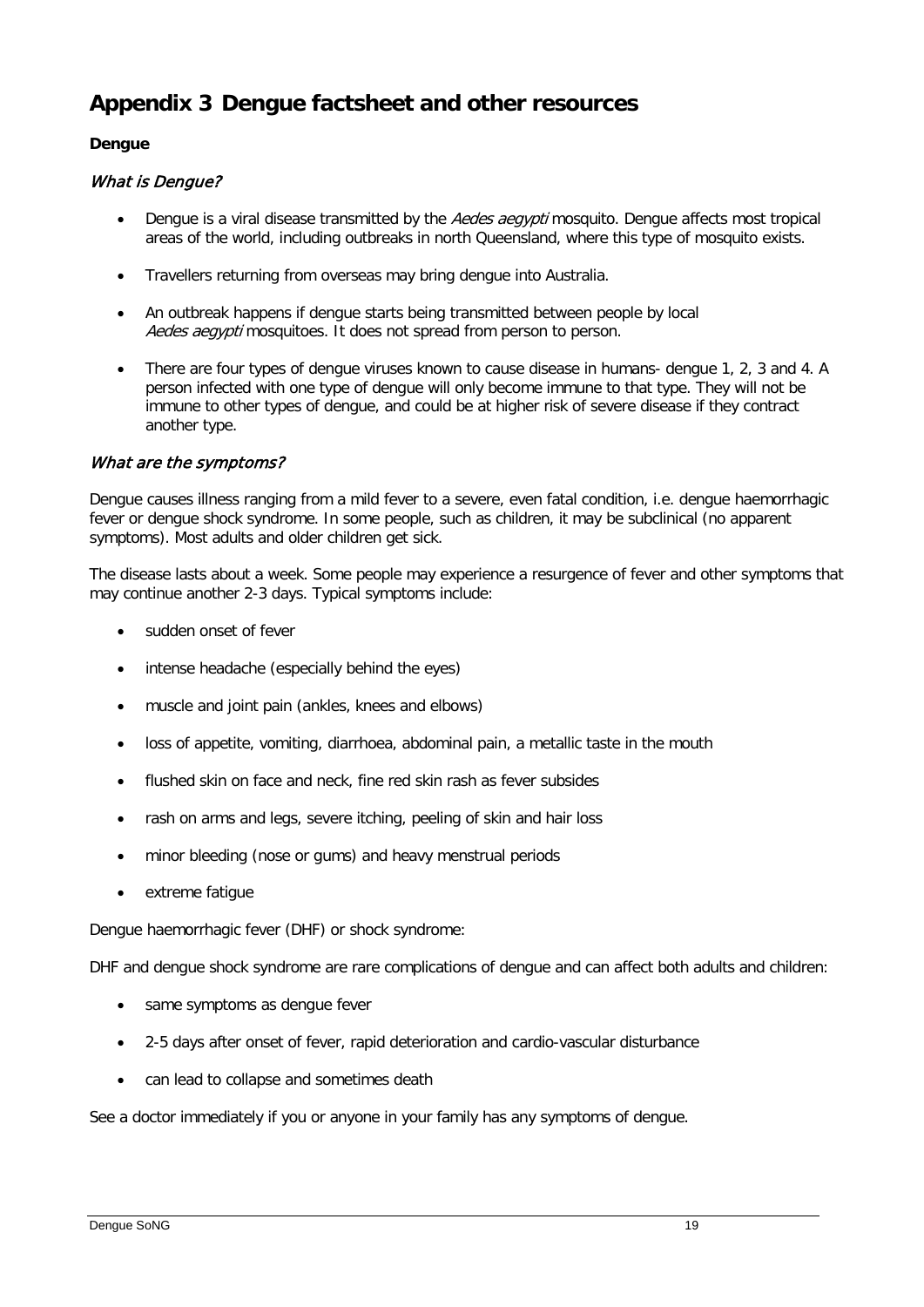### How is it spread?

- In Australia, dengue virus is spread by a species of mosquito, Aedes aegypti, which lives around houses. It may also be spread by *Aedes albopictus* which is found on some islands of the Torres Strait.
- Female Aedes aegypti and Aedes albopictus mosquitoes may become infected with dengue after biting sick humans who have dengue virus in their blood
- The time from being bitten by an infected mosquito to becoming unwell (the incubation period) ranges from 3-14 days
- The day before developing symptoms and up until 12 days after is the period when a dengue mosquito can bite you and pick up the dengue virus
- Approximately 10 days later (this can range from 5 to 12 days), the mosquito can then bite someone else and infect them with the dengue virus
- Vertical transmission from mother to child in utero has been described but is thought to be uncommon and would not be expected in Australia given the current level of dengue activity.
- Vertical transmission from infected mosquitoes to their offspring (eggs) has been reported to occur but only at low frequencies. The importance of this to dengue persistence is unknown.

#### Who is at risk?

Persons travelling to or living in countries with known dengue activity are at risk of being bitten by dengue infected mosquitoes. The only way to reduce the risk is to avoid being bitten by mosquitoes.

#### How is dengue prevented (where Aedes aegypti or Aedes albopictus exists)?

- By removing breeding sites in risk areas: Dengue mosquitoes are different from bush or swamp mosquitoes - they only breed in containers and junk in your yard. The best form of control is to remove all dengue mosquito breeding sites around the home.
- Get rid of any containers that hold water. These include buckets, tarpaulins, tyres, pot plant bases, vases, boats and coconut shells. Roof guttering, rainwater tanks and palm fronds are also potential breeding sites.
	- o check in and around your home and throw out old containers that are not needed
	- o store containers in a dry place
	- o tip out containers that are holding water
	- o clean out roof gutters
- Dengue mosquitoes hide in and around the house and bite during the day. Kill dengue mosquitoes with surface insecticide - spray monthly in dark hiding places, behind and under furniture, in and under the house
- Use personal insect repellent containing DEET or picaridin and reapply according to the label
- Use mosquito coils and plug-in mozzie zappers inside
- Wear protective, light coloured clothing
- Screen living and sleeping areas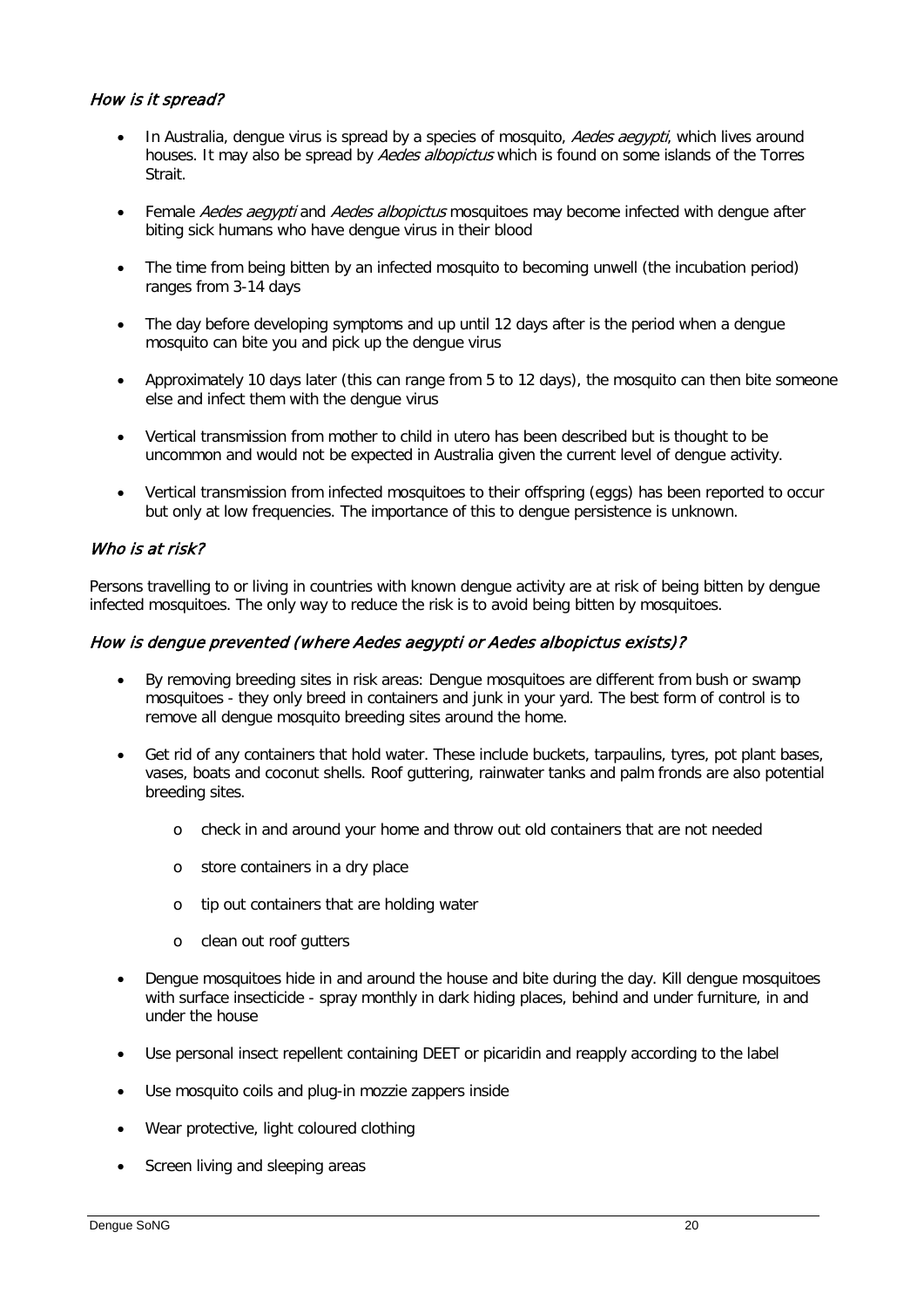• If one person in the community has dengue fever, infected mosquitoes in or near your home could make other people sick. If someone in your home has dengue fever, it is even more important that you do the things listed above i.e. remove all breeding sites, use surface insecticide sprays and plugin mozzie zappers, and get everyone to apply personal insect repellent regularly.

### How is it diagnosed?

Dengue is diagnosed by blood tests that identify the virus or antibodies to the virus. Everyone who has an illness similar to dengue, and has travelled to an area with known dengue activity in Australia or overseas should be tested.

#### How is it treated?

- see a doctor immediately if you suspect you have dengue fever
- rest at home and wear insect repellent so you don't spread the disease
- make sure you get enough to drink, even if you cannot eat
- have someone stay home to look after you
- use paracetamol (alone or with codeine) for headaches and pains, and don't take more than the recommended dose
- do not take aspirin, ibuprofen or other anti-inflammatory drugs because they increase the chance of bleeding

If your symptoms get worse:

- Ring or visit your local doctor if you have unexpected bleeding or bruising, severe abdominal pain or vomiting, confusion with restlessness or drowsiness, collapse or signs of shock (pale, cold, clammy and blotchy skin), weak pulse, or are unable to drink
- Some people with dengue need hospital treatment for complications
- All patients with dengue haemorrhagic fever need to be hospitalised for fluid replacement and monitoring. Dengue shock syndrome is a medical emergency requiring urgent fluid replacement and close observation.

#### What is the public health response?

Hospitals and laboratories will notify cases of dengue to the local public health unit. Public health unit staff will contact your doctor to ask permission to interview you, and will investigate the likely source and determine whether others may be at risk of infection. Doctors should contact their public health unit for advice on the management of people presenting with dengue symptoms.

#### Further information

For further information on dengue illness, please contact your local doctor, community health centre or nearest public health unit:

For further information regarding mosquito control/complaints contact your nearest council.

Other Qld Health resources:

Suspected dengue fever: care at home brochure available from the [Queensland Health website](http://www.health.qld.gov.au/dengue/) (http://www.health.qld.gov.au/dengue/)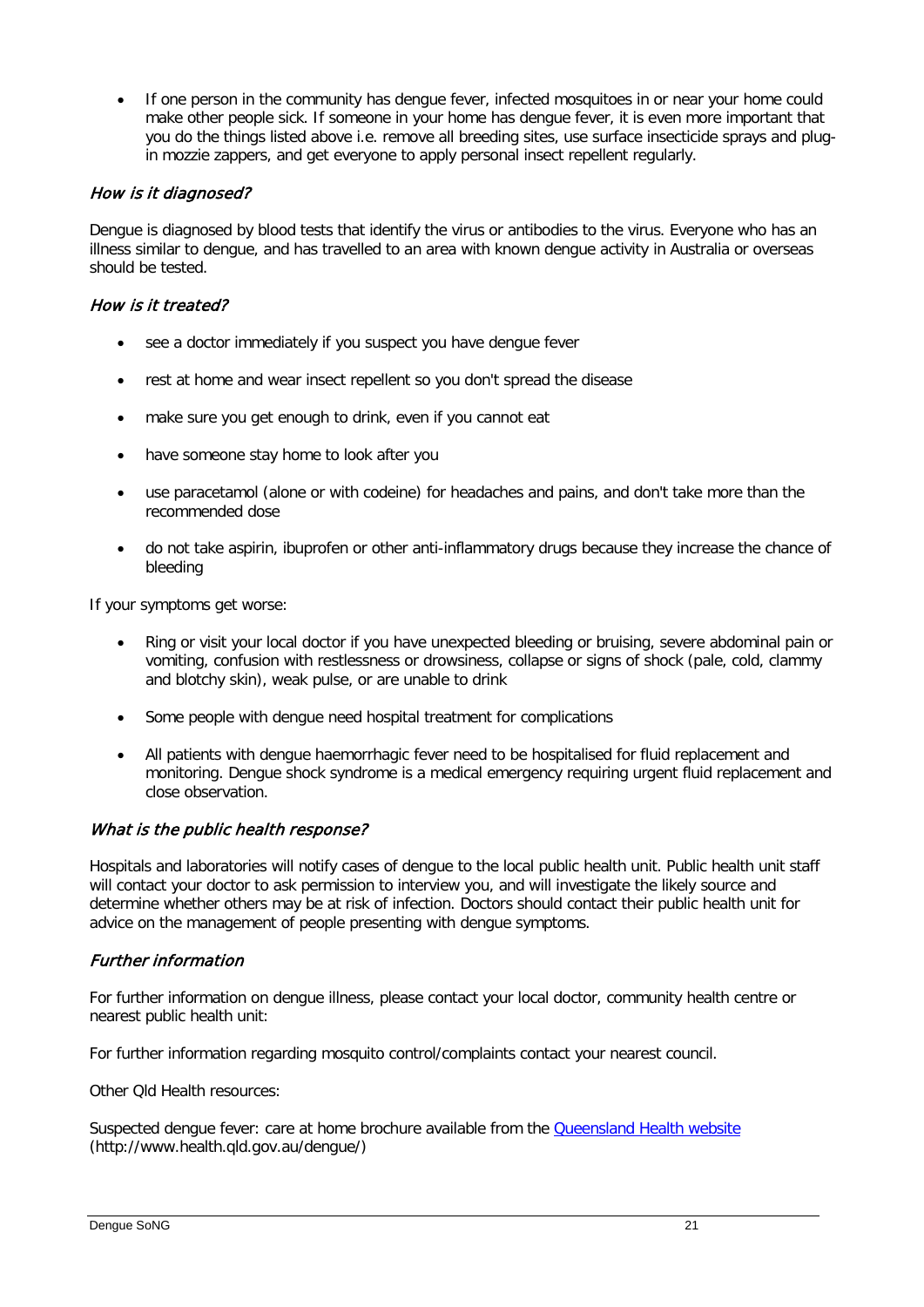# **Appendix 4 PHU Checklist**

#### **PHU Dengue Checklist**

#### **Patient ID number: \_\_\_\_\_\_\_\_\_\_\_\_\_\_\_**

#### **Contact the patient's doctor to:**

- □ Obtain patient's history
- □ Confirm results of relevant pathology tests or recommend that the tests be done
- Inform the doctor you will have to contact patient or care giver

#### **Contact the patient (or care giver) to:**

- □ Confirm onset date and symptoms of the illness
- □ Confirm travel history
- If no overseas travel, identify location/s of patient during exposure period (3-14 days prior to onset of symptoms)
- Complete Denque Investigation Form
- **Provide with Dengue Factsheet**

#### **If patient is in receptive area:**

- Recommend the patient (and their household contacts) avoid being bitten by mosquitoes while febrile (first 5 days of symptoms)
- $\Box$  Identify known contacts and obtain contact details
- Contact patients contacts to determine current symptoms and recommend testing if necessary
- □ Provide contacts with *Denque Factsheet*

#### **Contact laboratory to:**

□ Obtain any outstanding results

#### **Where local transmission is suspected:**

#### **Contact local Environmental Health Authority (vector control team) to:**

- □ Inform them of case details and exposure information
- Work collaboratively to direct vector control activities

#### **Other issues:**

- Assess information against case definition to confirm case
- Enter case data onto notifiable diseases database
- □ Report details of case and action plan to state/territory CDB
- $\Box$  Initiate active case finding